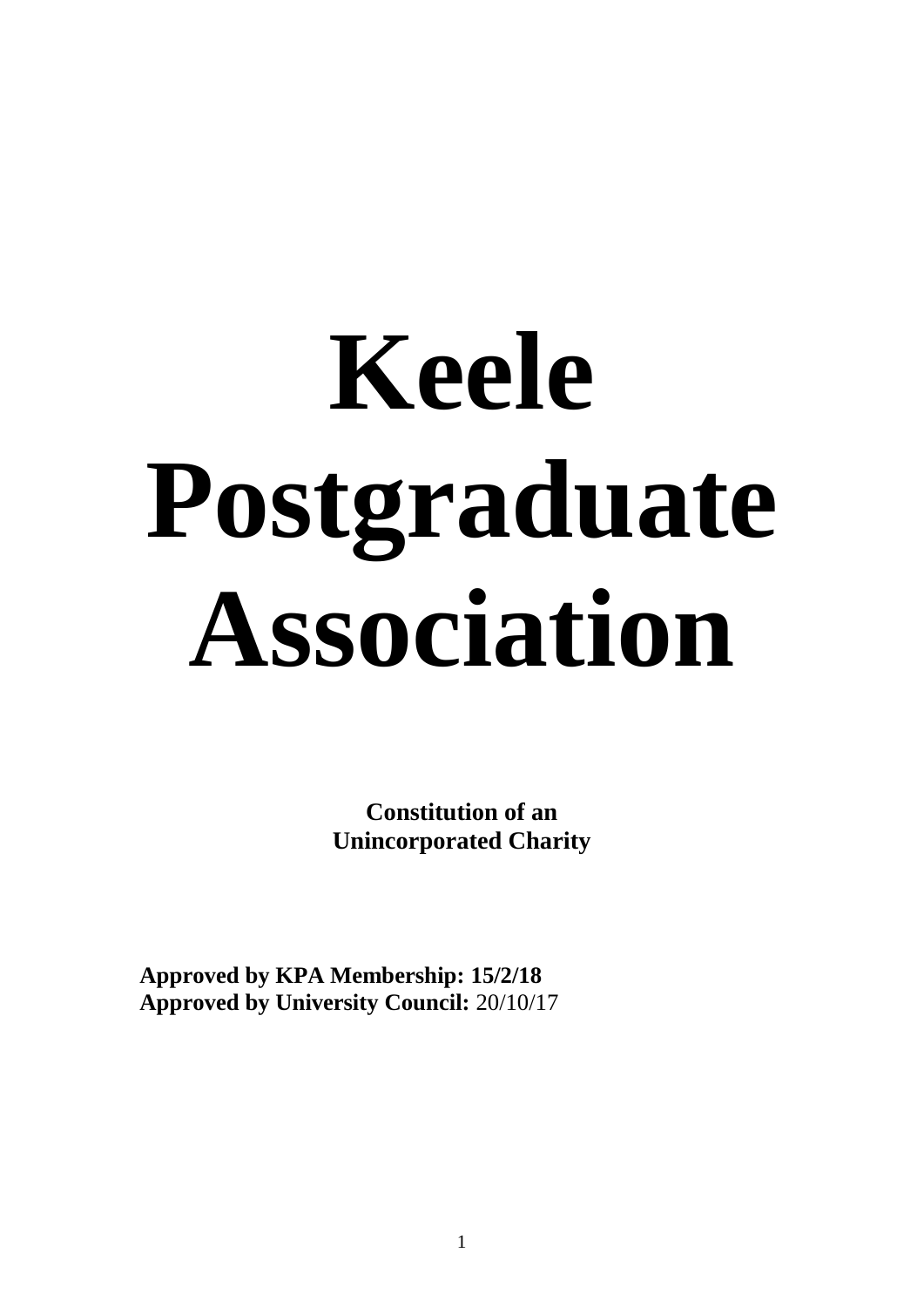# **Table of Contents**

## **Regulations**

| <b>PART I: PREAMBLE</b>                         | 4  |
|-------------------------------------------------|----|
| Article 1: Origin                               |    |
| Article 2: Objectives                           |    |
| Article 3: Authority                            |    |
| <b>PART II: LEGAL</b>                           | 6  |
| Article 4: Restriction on Personal Return       |    |
| <b>Article 5: Dissolution</b>                   |    |
| Article 6: Relationship with other Bodies       |    |
| Article 7: Indemnity                            |    |
| <b>PART III: GOVERNANCE</b>                     | 8  |
| Article 8: Amendments to the Constitution       |    |
| Article 9: Referendums                          |    |
| Article 10: General Meetings                    |    |
| <b>Article 11: Committees</b>                   |    |
| <b>Article 12: Elections</b>                    |    |
| <b>PART IV: MEMBERSHIP</b>                      | 10 |
| Article 13: Membership                          |    |
| <b>PART V: OFFICERS</b>                         | 11 |
| Article 14: Officers                            |    |
| <b>PART VI: DISCIPLINE</b>                      | 12 |
| Article 15: Censure and Removal of Officers     |    |
| Article 16: Complaints and Grievances Procedure |    |
| <b>PART VII: TRUSTEES</b>                       | 13 |
| Article 17: The Trustees                        |    |
| <b>Article 18: Officer Trustees</b>             |    |
| <b>Article 19: Student Trustees</b>             |    |
| <b>Article 20: External Trustees</b>            |    |
| Article 21: Resignation and Removal of Trustees |    |
| <b>Article 22: Trustee Vacancies</b>            |    |
| Article 23: Powers of the Trustees              |    |
| Article 24: The Trustee Board                   |    |

#### Article 25: The Chief Executive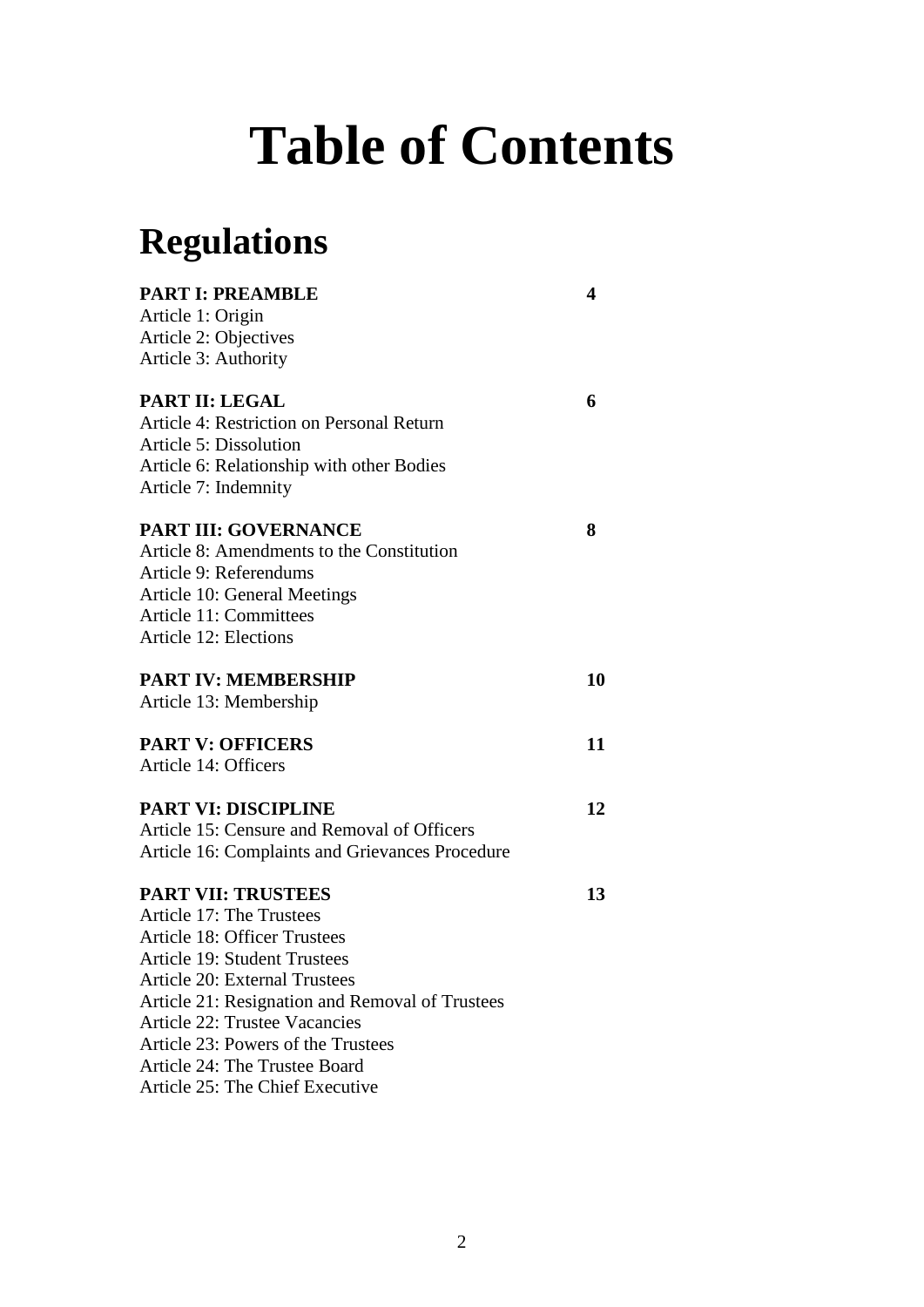# **Contents**

# **Standing Orders and Procedures**

| Section 1: Officers                     | 19 |
|-----------------------------------------|----|
| <b>Section 2: Committees</b>            | 21 |
| Section 3: Elections                    | 24 |
| Section 4: Membership                   | 28 |
| Section 5: General Meetings             | 29 |
| Section 6: Records                      | 33 |
| <b>Section 7: University Committees</b> | 34 |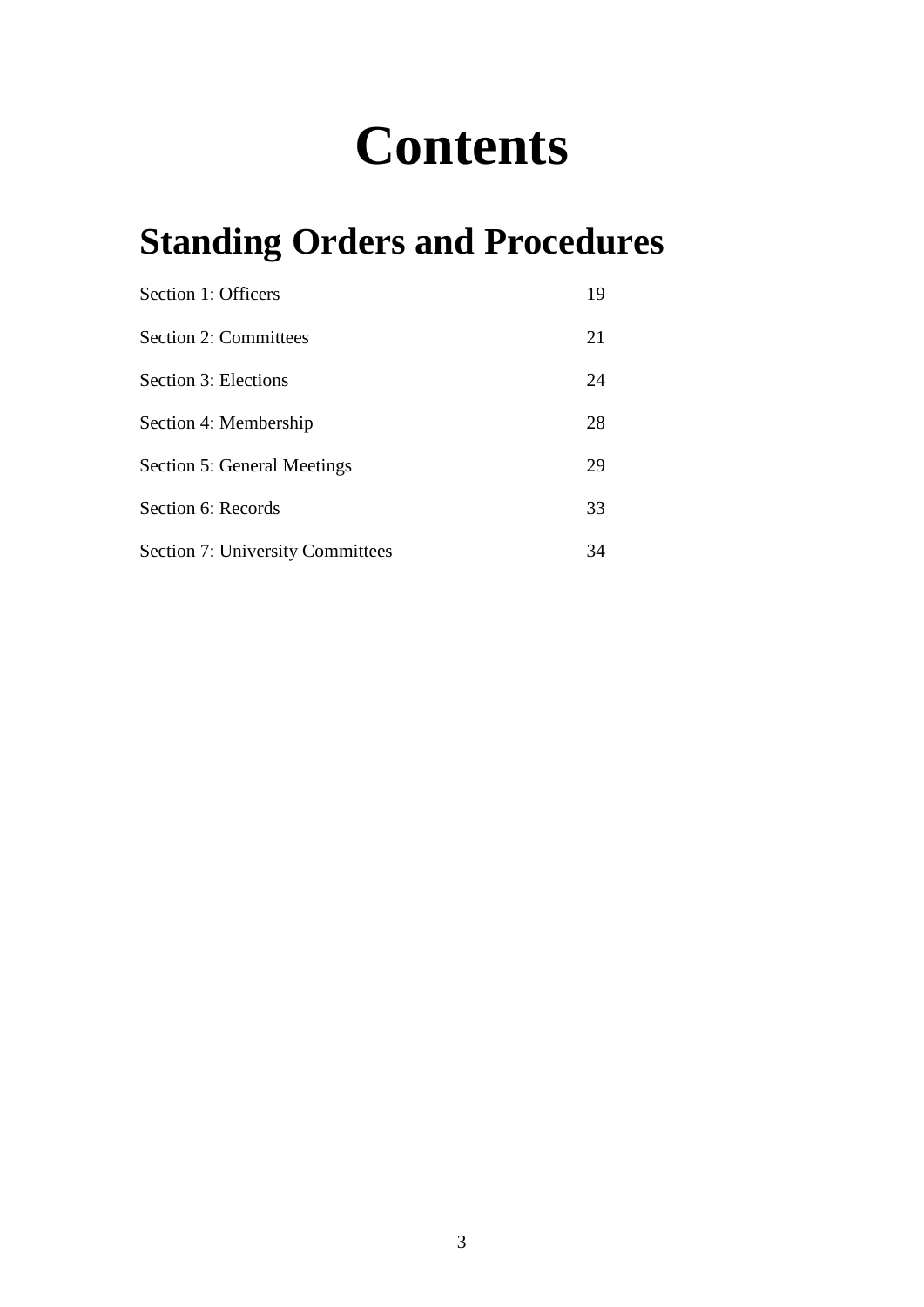### **Regulations**

#### **PART I: PREAMBLE**

#### **Article 1: Origin**

- 1.1 In accordance with the provisions of the University Charter, Statutes and Ordinances, there shall be an association of postgraduate students [University Ordinance XVI (1.1)].
- 1.2 The name of this association shall be the Keele Postgraduate Association (hereinafter referred to as "the Association").
- 1.3 Under the Education Act 1994, Keele University has a statutory duty to ensure that the Association operates in a fair and democratic manner and is held to proper account for its finances. The Association therefore works alongside Keele University in ensuring that the affairs of the Association are properly conducted and that the educational and welfare needs of the Association's Members are met.

#### **Article 2: Objectives**

The following objectives are established for postgraduate students during their programme of study at Keele University for the public benefit: -

- 2.1 To relieve financial hardship;
- 2.2 To advance education;
- 2.3 To promote and protect good health; and
- 2.4 To provide facilities for recreation and leisure time occupation of those who have need of such facilities in the interests of social welfare with the object of improving their condition of life."

#### **Article 3: Authority**

- 3.1 Where an issue arises over the interpretation of any provision in this Constitution the Trustees of the Association shall have the final say.
- 3.2 In the event that constitutional interpretation relates to a grievance or complaint made against a member of the Trustee's Board, that Trustee will be removed from any decisions regarding final interpretation.
- 3.3 The Association may undertake any such action or activity that may assist in furthering its objectives.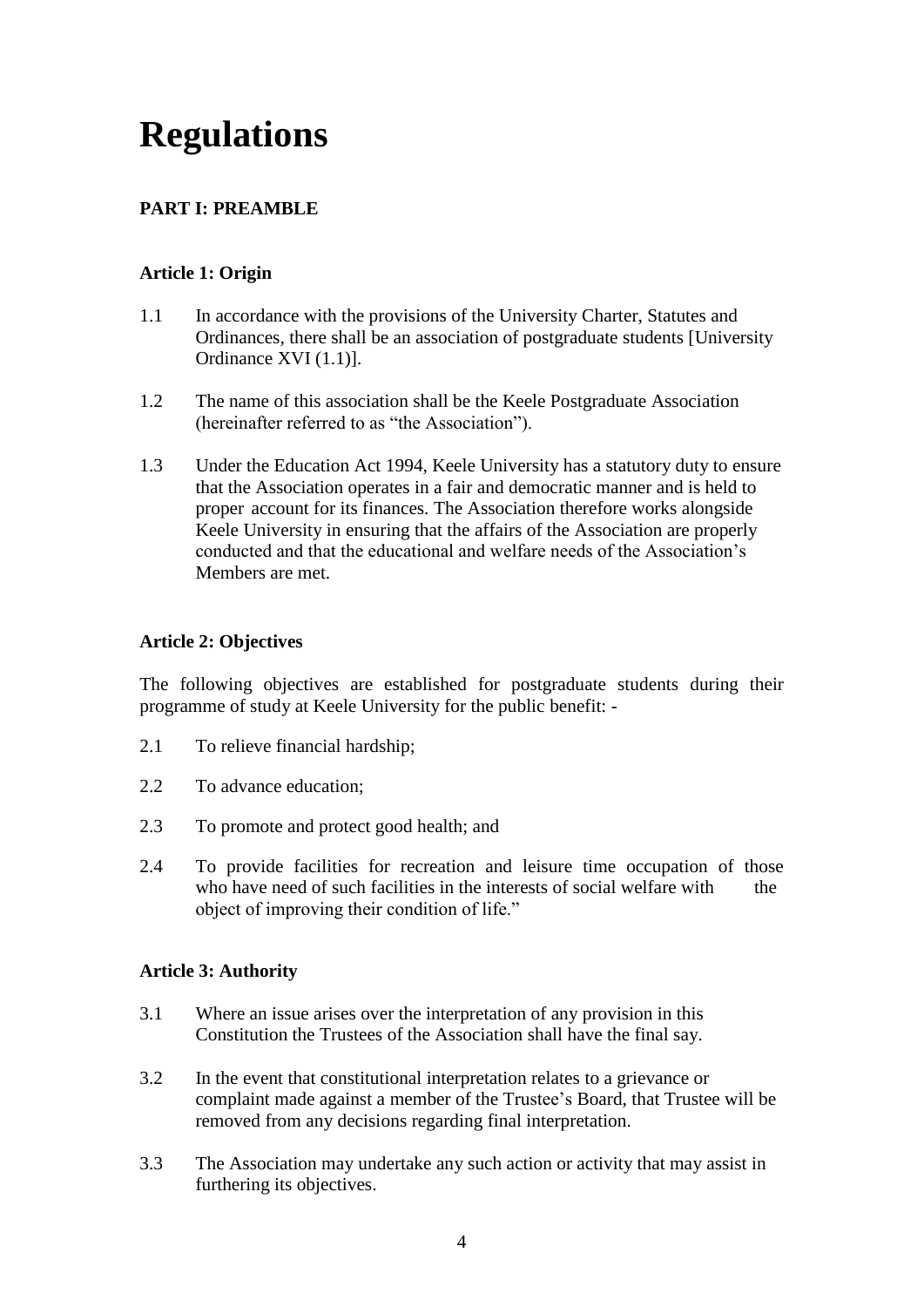- 3.4 The Association may provide services and facilities to its members and relevant interested parties.
- 3.5 The Association may make representations to the University and external bodies and institutions should such representations seeks to further the Associations objectives.
- 3.6 The Association may undertake educational training, teaching or research activities, in partnership or independently, that would support members during or beyond their study.
- 3.7 The Association may fund raise providing such activities are not taxable.
- 3.8 The Association may borrow and raise money through security as appropriate.
- 3.9 The Association may purchase, lease, hire or receive property of any kind.
- 3.10 The Association may sell, manage, lease, mortgage, exchange or dispose of its property.
- 3.11 The Association may make donations, loans, investments of money
- 3.12 The Association may delegate management of finance, property and investment to appropriate individuals or bodies. In such an instance, the following conditions will apply:
	- 3.12.1 The investment policy is set down in writing by the Trustees, including a limit on the level of investments permitted.
	- 3.12.2 Every transaction is reported to the Trustees.
	- 3.12.3 The Trustees are entitled to veto an investment upon receipt.
	- 3.12.4 The investment records are reviewed regularly by the Trustees.
	- 3.12.5 The Trustees are entitled to cancel the delegation at any time.
- 3.13 The Association may open and manage banking accounts and other facilities.
- 3.14 The Association may employ and pay employees and professionals or other advisors.
- 3.15 The Association may grant pensions and retirement benefits to employees of the Association and subscribe to funds or schemes for providing pensions and retirement benefits for employees of the Association.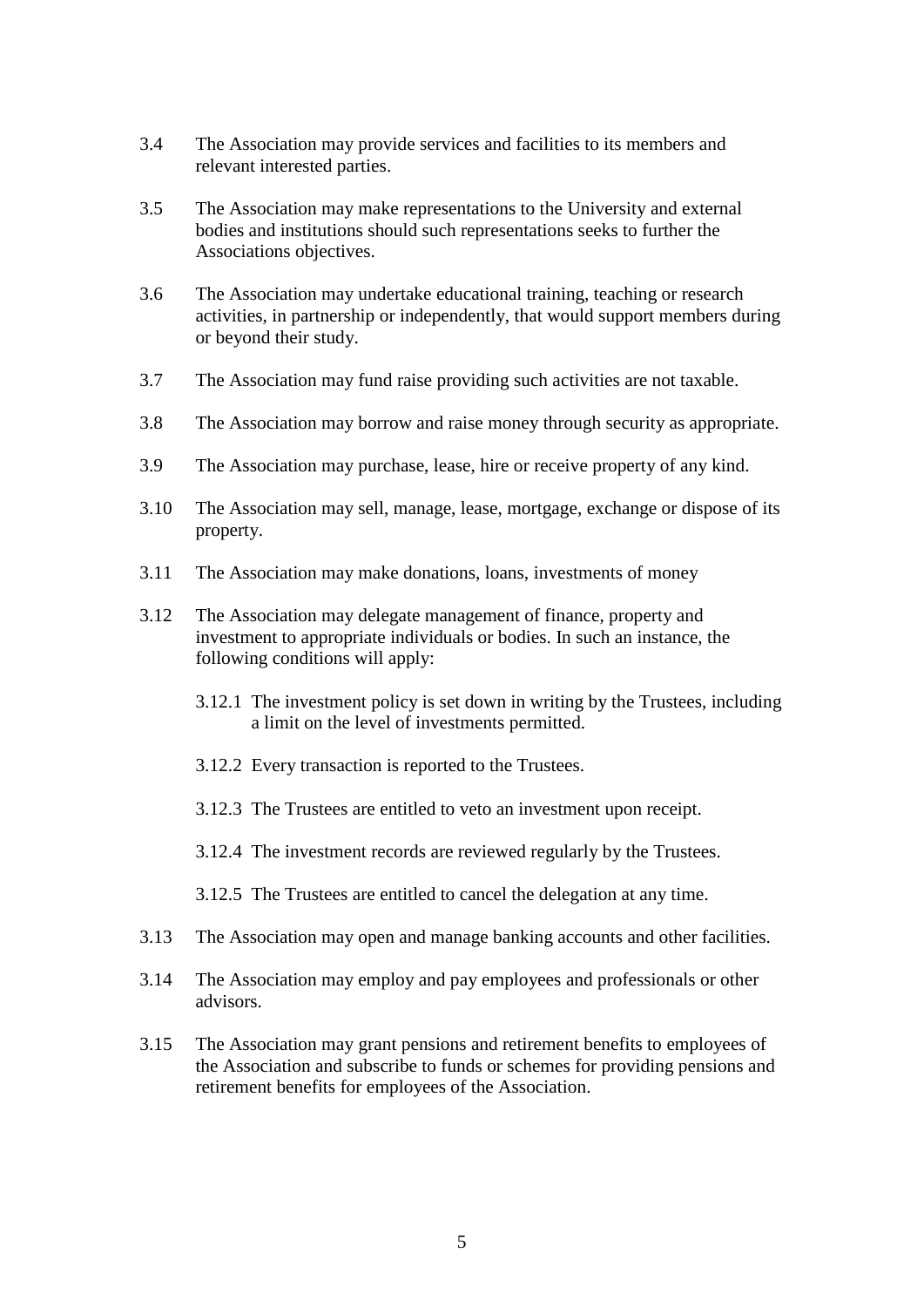#### **PART II: LEGAL**

#### **Article 4: Restriction on Personal Return**

- 4.1 Income and property shall only be used in accordance with the stated objectives of the Association.
- 4.2 No Member of, or any person connected or associated with, the Association shall make profit from the activities of the Association unless qualifying under one or more of the following exceptions:
	- 4.2.1 The Member is in the trust of the Association as a beneficiary.
	- 4.2.2 Any payment due for services provided to the Association. If such Member is a Trustee Article 4.3 shall apply.
	- 4.2.3 Repayment of any financial interest as designated and approved the Board of Trustees in accordance with Article 23.10.
- 4.3 No Trustee shall make profit from the activities of the association unless qualifying under one or more of the following exceptions:
	- 4.3.1 The Trustee is in the trust of the Association as a beneficiary.
	- 4.3.2 Reasonable expenses claim as agreed by the Board of the Trustees.
	- 4.3.3 Remuneration to any Officer Trustee as part of his or her terms of employment. The payment is made due to their position as an Officer, not as a Trustee.
		- a) This provision may not apply to more than half of the Trustees, or connected persons, in any financial year. Whereby due to vacancies arising on the Board of trustees there is a majority of remunerated Trustees the Association must fill such vacancies as soon as is possible.

#### **Article 5: Dissolution**

- 5.1 The members of the Association may at any time before, and in expectation of, it's dissolution resolve that any net assets of the charity after all its debts and liabilities have been paid, or provision has been made for them, shall on or before the dissolution of the charity be applied or transferred in any of the following ways:
	- 5.1.1 directly for the objectives; or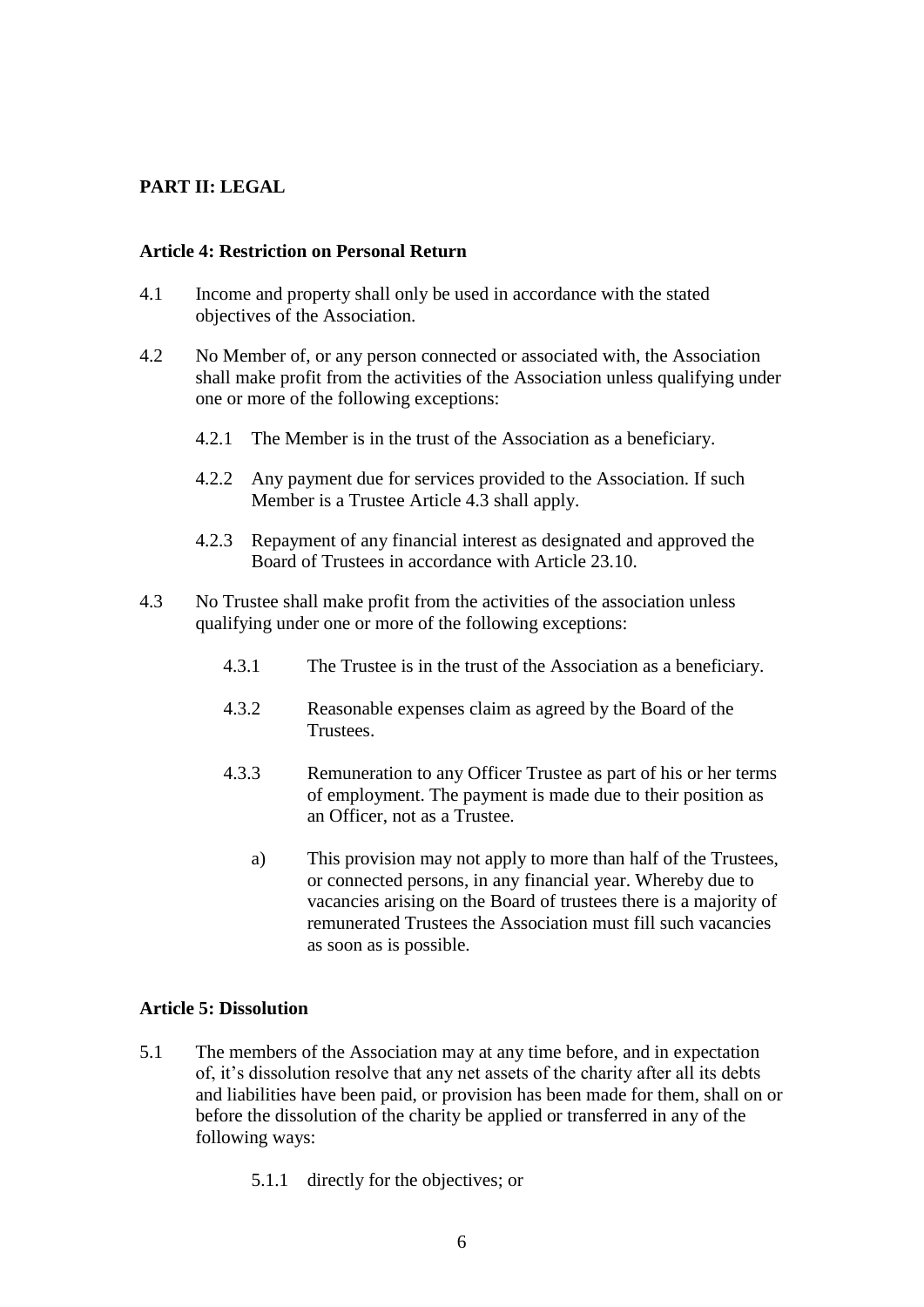- 5.1.2 by transfer to any charity of charities for purposes similar to the objectives; or
- 5.1.3 to any charity or charities for use for the particular purposes that fall within the objectives.
- 5.2 Subject to any such resolution of the members of the charity, the Trustees of the charity may at any time before and in expectation of its dissolution resolve that any net assets of the charity after all its debts and liabilities have been paid, or provision has been made for them, shall on or before the dissolution of the charity be applied or transferred in any of the following ways:
	- 5.2.1 directly for the objectives; or
	- 5.2.2 by transfer to any charity of charities for purposes similar to the objectives; or
	- 5.2.3 to any charity or charities for use for the particular purposes that fall within the objectives.

#### **Article 6: Relationship with other Bodies**

- 6.1 The Association may support or merge with other charities with objectives similar to the Associations own objectives, and may control or appoint individuals and bodies to control and manage such charities.
- 6.2 The Association may acquire all or any assets and liabilities of any charity with objects similar to the Association's objectives.
- 6.3 The Association may become a member, affiliate or associate of other charities and bodies. Any such activity must be reported to the Membership and the University annually.

#### **Article 7: Indemnity**

7.1 Without prejudice to any indemnity to which they may otherwise be entitled, every Trustee or former Trustee shall be indemnified out of the assets of the Association in relation to any liability they incur in that capacity ("**Indemnity**").

7.2 The Indemnity shall extend to legal and other costs reasonably or necessarily incurred in respect of any claims asserted or brought against any Trustee or former Trustee in responding to or defending against such claims and any civil liability and costs awarded against such Trustee or former Trustee.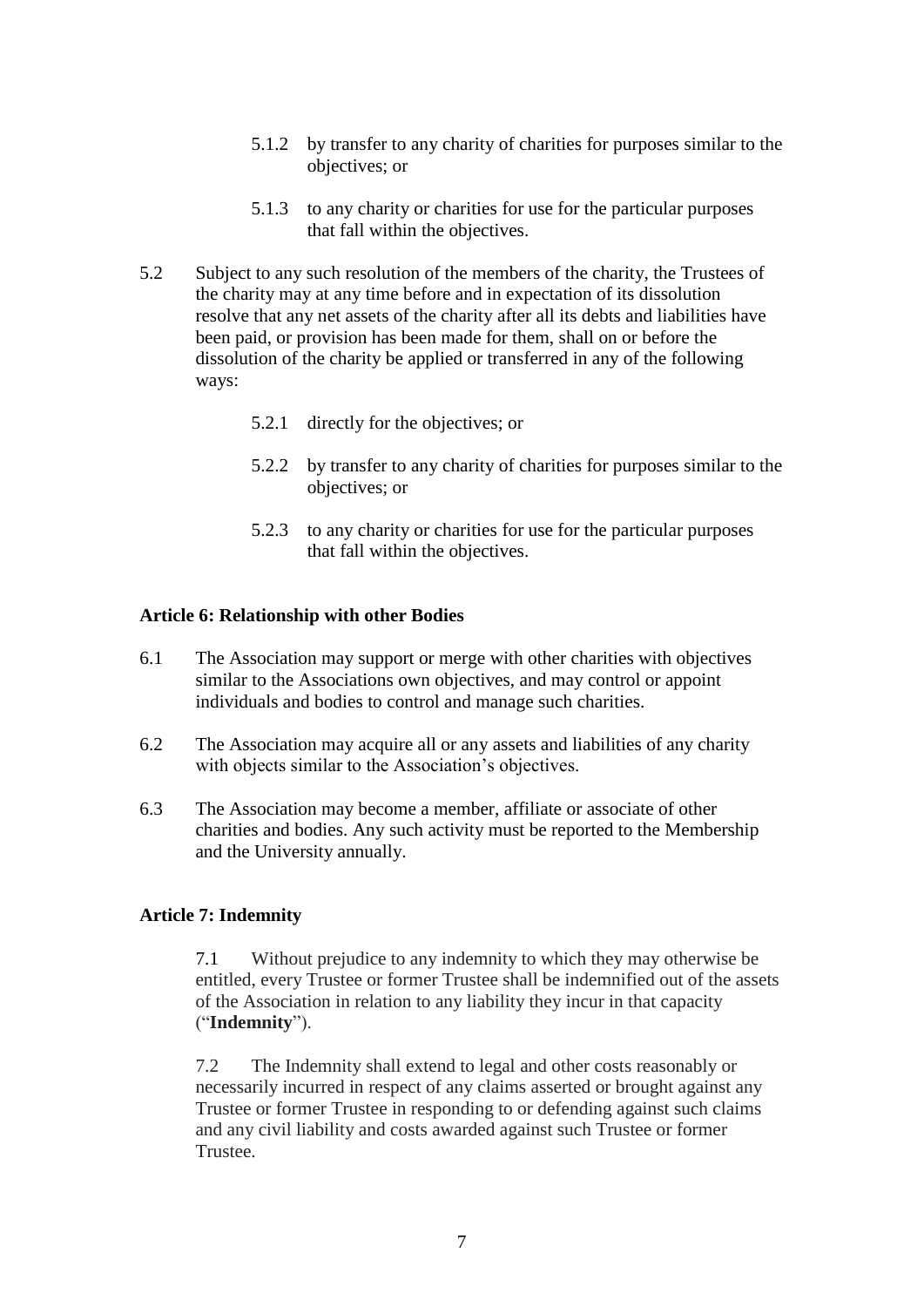7.3 The Indemnity shall not extend to any matter, liability or cost for which an indemnity is prohibited by law or statute applicable to the Association from time to time and the Indemnity is limited accordingly; and without prejudice to the foregoing shall not extend to any action of a Trustee or former Trustee adjudged to have been dishonest, fraudulent or ultra vires.

7.4 The Association shall ensure it is covered by a policy or policies of indemnity insurance ("**Policy**") for the benefit of the Trustees and former Trustees for the risks included in the Indemnity in such sums insured and on such terms and conditions as the Trustees shall from time to time determine as sufficient and reasonable, and to the extent available.

7.5 The Trustees and former Trustees shall be subject to the terms and conditions of the Policy.

#### **PART III: GOVERNANCE**

#### **Article 8: Amendments to the Constitution**

- 8.1 The Trustees and Keele University shall revise this Constitution every five years, with effect from the date that this Constitution comes into effect.
- 8.2 With the exception of housekeeping (for example formatting) amendments to this Constitution may be amended by:
	- 8.2.1 A motion passed by a two-thirds majority of the Members present and voting at a General Meeting, providing quorum has been met as stipulated in Article 10.5.
	- 8.2.2 A referendum passed by a two-thirds majority of the Members voting, providing quorum has been met as stipulated in Article 9.2.
- 8.3 No amendment to this Constitution shall be made which would have the effect of the Association ceasing to be a charity.
- 8.4 Amendments to Article 4 must be agreed by the Charities Commission.
- 8.5 If neither a quorate General Meeting nor Referendum can be attained after three successive attempts the Trustee Board may action an amendment to the Constitution if it is deemed necessary. Any such amendment requires a unanimous decision of the Trustee Board.
- 8.6 Amendments to the constitution must be approved by Keele University (as required by Section 22 of the Education Act 1994)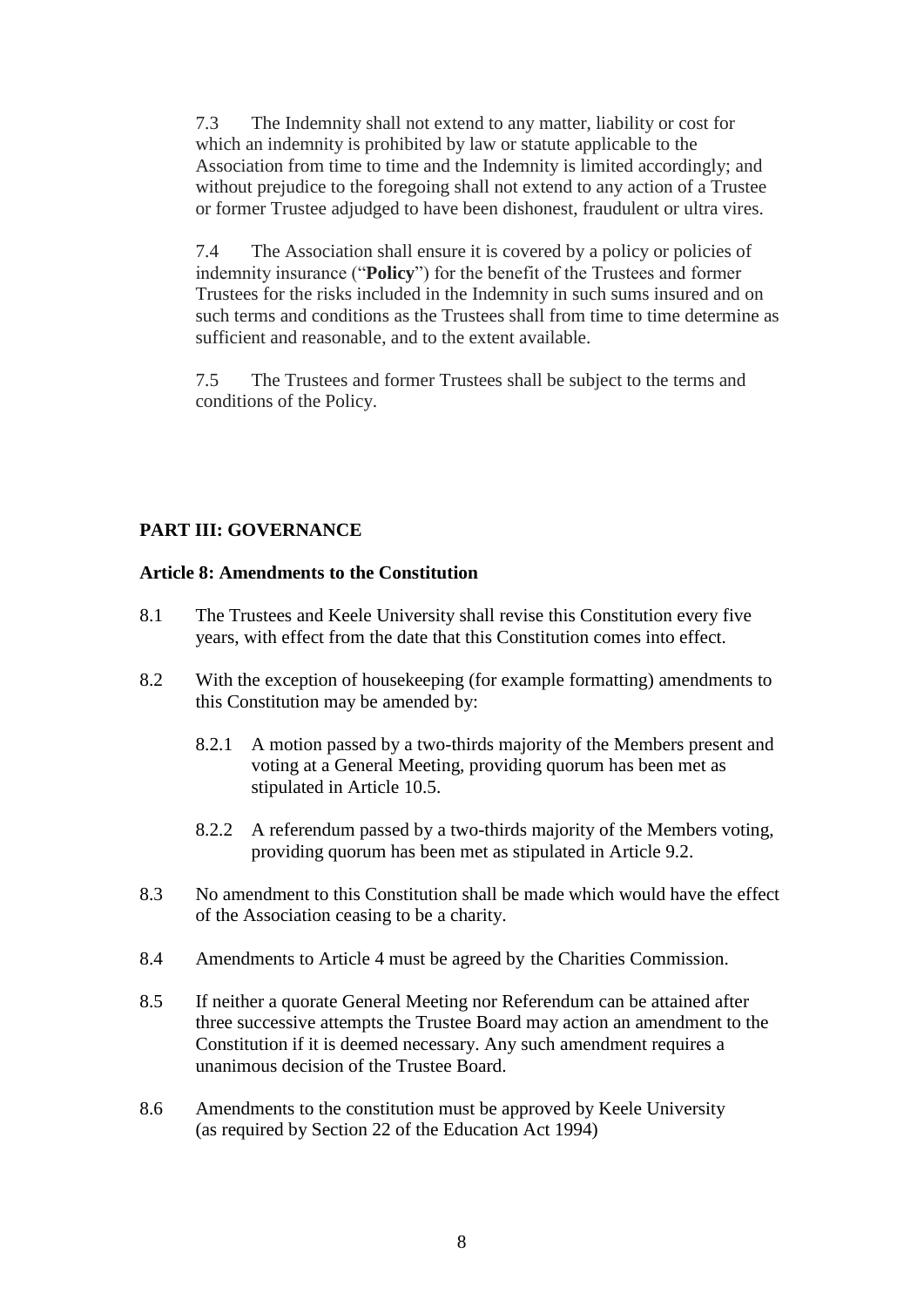8.7 Should an amendment be made to this Constitution a revised copy shall be sent to the Charity Commission along with the copy of the motion.

#### **Article 9: Referendum**

- 9.1 A referendum may be called on any issue by:
	- a) A resolution of the Trustees
	- b) A majority vote of a General Meeting
	- c) A petition of at least twenty signatories or 1% of Members, whichever is the greater
- 9.2 A resolution may only be passed by Referendum if at least 5% of Members cast a vote and the majority of the votes are cast in favour of the resolution.
- 9.3 Referenda may overturn policy set by a General Meeting or a meeting of the Trustees subject to Article 23.6.

#### **Article 10: General Meetings**

- 10.1 Chair of the meeting
	- 10.1.1 The Student Trustee shall chair all Association General Meetings. If s/he is absent or relinquishes the Chair it shall be taken up by another Trustee. The President is under no circumstance to chair a General Meeting.
	- 10.2.1 The Chair shall be responsible for the conduct of meetings and oversee proceedings.
- 10.2 The Trustees shall remain the authoritative interpreter of the Constitution as prescribed in Article 3.1.
- 10.3 Both the Chair and President are subject to the rights of any member to challenge his/her ruling as provided for in Standing Order and Procedure 5.5.10.
- 10.4 Frequency of meetings
	- 10.4.1 The Association shall hold an Annual General Meeting [AGM] once per academic calendar year (September-August).
	- 10.4.2 In addition to an AGM the Association shall hold an Ordinary General Meeting [OGM] at least once per academic year.
	- 10.4.3 An Extraordinary General Meeting [EGM] may be called by the Trustees or by a petition of at least twenty signatories or 1% of Members, whichever is the greater.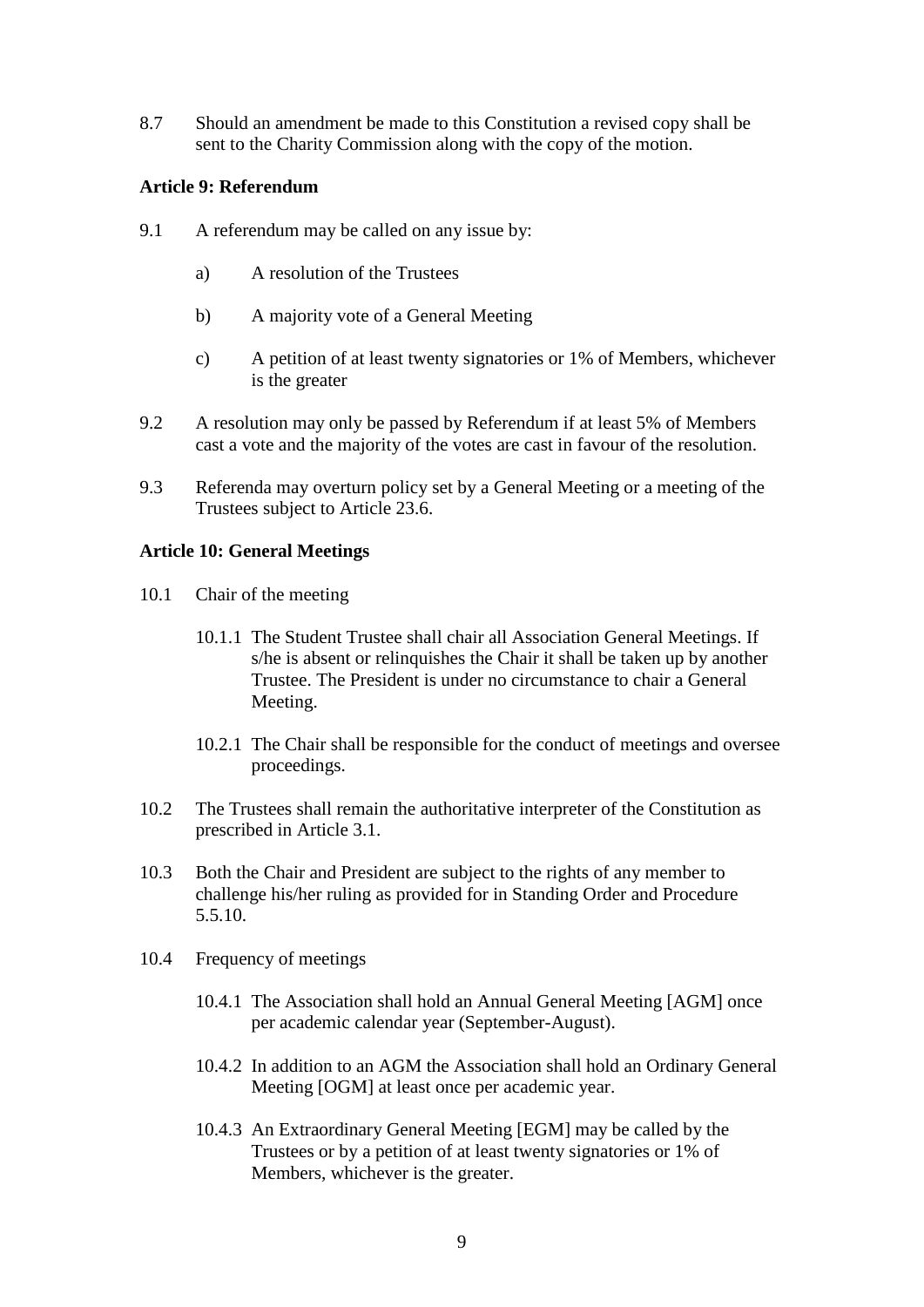- 10.5 Quoracy
	- 10.5.1 For the purpose of a General Meeting a quorum of at least 1% of Full Members or twenty Full Members (whichever is the greater) shall be reached. Trustees shall not count towards quorum.
	- 10.5.2 In the event of a General Meeting not having the required number of person to constitute a quorum, the business will be transacted by the Trustees.
- 10.6 The convening of general meetings, the rights, and privileges of members to speak and vote, the order of business and process of motions shall be prescribed in Standing Order and Procedure Section 4.

#### **Article 11: Committees**

11.1 In addition to the Board of Trustees there shall be the following committees of the Association:

| 11.1.1 | <b>Executive Committee</b>                     |
|--------|------------------------------------------------|
| 11.1.2 | <b>Appointments Committee</b>                  |
| 11.1.3 | Finance and Assets Management Committee        |
| 11.1.4 | Scholarship and Bursary Disbursement Committee |

- 11.2 All Committees shall report to the Trustees on a regular basis.
- 11.3 The composition and duties and responsibilities of the Committees shall be set out in Standing Order and Procedure Section 2.

#### **Article 12: Elections**

12.1 Elections shall be conducted in accordance with the Standing Procedure and Regulation Section 3.

#### **PART IV: MEMBERSHIP**

#### **Article 13: Membership**

13.1 Full Membership of the Association shall be offered without charge of any kind to all students who are registered at Keele University for full or part-time postgraduate study.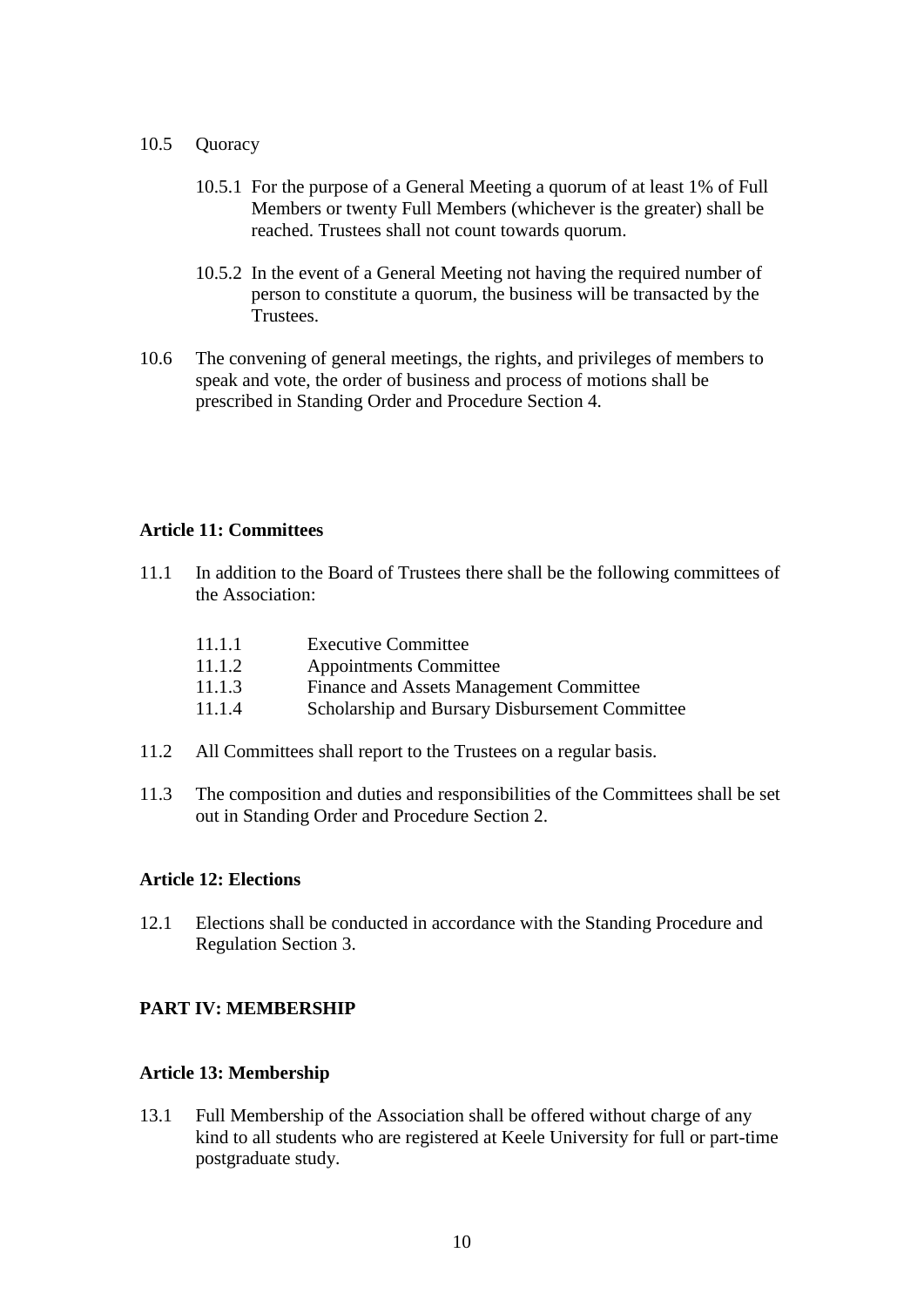- 13.2 All postgraduate students of the university will be advised of their right not to be a member of the Association. Any student wishing to opt out of membership should inform the Trustees in writing.
- 13.3 There shall be the following types of membership:

13.3.1 Full Membership

13.3.2 Associate Membership

13.3.3 Honorary Membership

- 13.4 The eligibility, bestowment, voting rights, privileges, and payable fees of member types shall be prescribed in Standing Order and Procedure Section 4.
- 13.5 Anybody who does not hold membership, of any kind, may use the Association's facilities only at the discretion of the Trustees. This responsibility may be delegated out to the President and facility management as appropriate.
- 13.6 Trustees are considered Full Members of the Association according to their rights in Articles 18.4 (for Officer Trustees), 19.1 (Student Trustees), 20.4 (External Trustees) and Standing Order and Procedure 4.1.
- 13.7 Members' details shall be recorded in a register of all Members to be maintained by the Association Secretary.
- 13.8 All members of the Association are expected to abide by the Regulations and the Standing Orders and Procedures and by such codes of conduct that are in operation.

#### **PART V: OFFICERS**

#### **Article 14: Officers**

14.1 There shall be the following officers of the Association:

14.1.1- President 14.1.2- Vice-President 14.1.3- Association Secretary

14.2 There may be other officers of the Association, a list of which shall be maintained in the Standing Orders and Procedures section 1.1. The duties and responsibilities of these officers will be at the discretion of the President. All officers of the Association shall sit on the Executive Committee and be entitled to vote.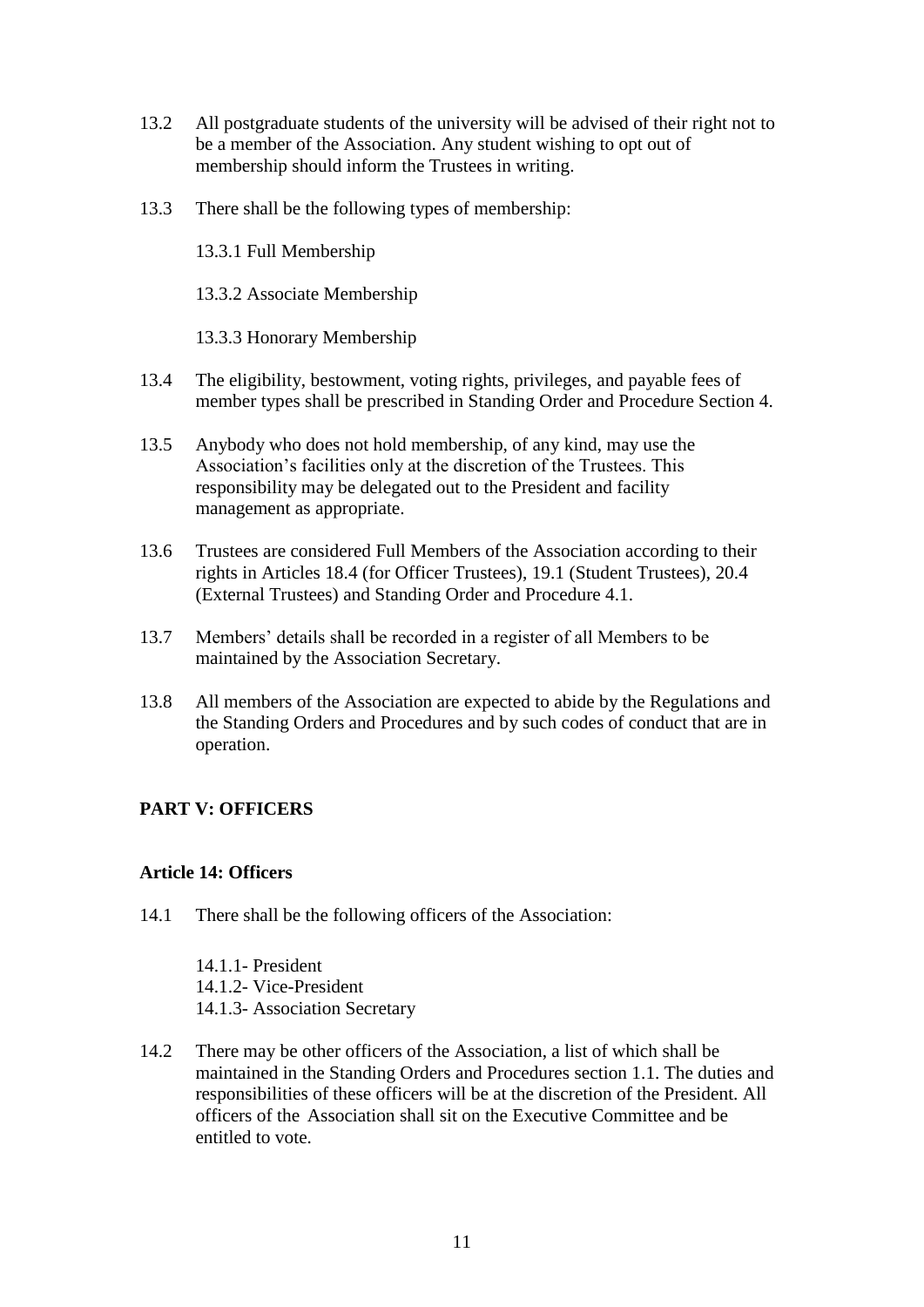14.3 The duties and responsibilities of the Association Officers shall be set out in Standing Order and Procedure 1.1.

#### **PART VI: DISCIPLINE**

#### **Article 15: Censure and Removal of an Officer**

- 15.1 Any officer, including Trustees, can be censured, or removed by a twothirds majority at a General Meeting.
- 15.2 Passage of a motion of censure against an officer shall result in the official reprimand of that officer, and the recording of that reprimand in the Association Policy document.
- 15.3 Passage of a motion of no-confidence in an officer shall result in the immediate removal of that officer.
- 15.4 Any officer acting on behalf of the Association who refuses to fulfil a mandate that would be inconsistent with this Constitution or the contravention of the law of the land shall not be eligible for any disciplinary action under any circumstances.

#### **Article 16: Complaints and Grievances Procedure**

- 16.1 Any member of the Association may address complaints and grievances to the Board of Trustees. As head of the Board of Trustees, this complaint should be forwarded to the President, who will then inform the remainder of the Board. A complaint regarding the President should be forwarded to the Vice-President or another member of the Board of Trustees. If the complaint concerns both the President and Vice-President, or where a conflict of interest is raised.
- 16.2 The Board shall follow the complaints and grievances procedure only when a complaint is made in writing.
- 16.3 An internal inquiry shall be undertaken.

16.3.1 The internal inquiry shall be chaired by the President or Vice-President, or another member of the Board of Trustees where the complaint concerns both the President and Vice-President, or where a conflict of interest is raised.

- 16.3.2 The internal inquiry shall present its findings to the Trustees.
- 16.3.3 A vote shall be taken by the Trustees as to whether the recommendations of the internal inquiry are put into practice.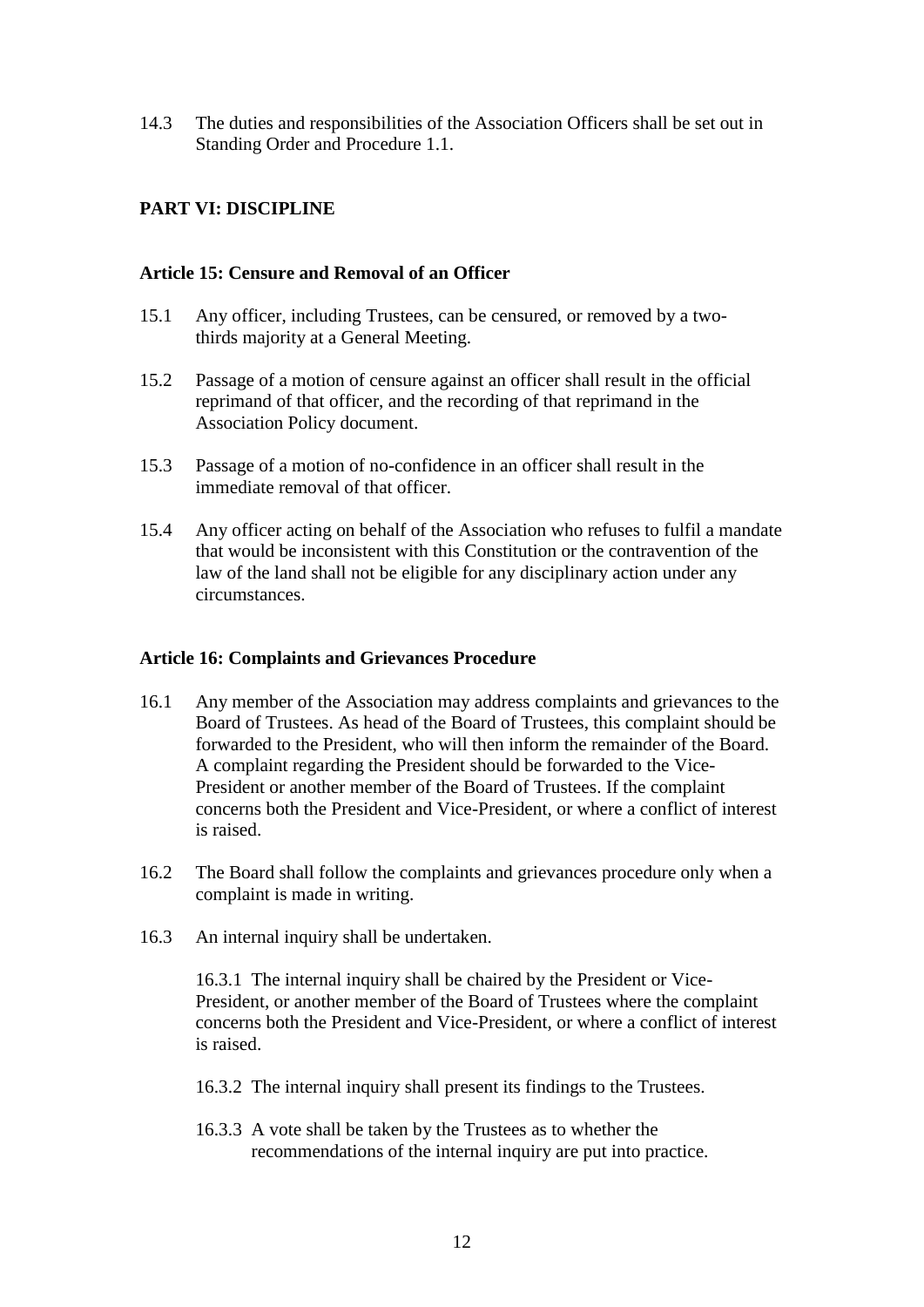16.4 If the complainant is a Full Member and is not satisfied by the initial inquiry then an independent Complaints Committee shall be appointed. If the member is not a Full Member then the procedure ends at the conclusion of the internal enquiry.

16.4.1 The Complaints Committee shall be chaired by the President or Vice-President, or another member of the Trustees Board should a conflict of interest be raised.

- 16.4.2 The Complaints Committee shall comprise representatives from both within and beyond the Association; ordinarily a member of University senior management and a Keele University Students' Union Sabbatical Officer.
- 16.4.3 The recommendations of the Complaints Committee shall be put into practice unless contravening this Constitution or the law of the land.
- 16.4.4 The Complainants Committee can make recommendations to change the Constitution though these require the approval of the membership subject to Article 8.2.
- 16.5 If the complainant is not satisfied by the decision of the Complaints Committee, provided they are a Full Member, their final recourse shall be the relevant University authorities under University Ordinances.

#### **PART VII: TRUSTEES**

#### **Article 17: The Trustees**

- 17.1 The Trustees shall constitute the Trustee Board.
- 17.2 The Trustees of the Association shall be the following:
	- a) Not more than four Officer Trustees, elected in accordance with Standing Order and Procedure section 3.
	- b) Not more than one Student Trustee, elected in accordance with Standing Order and Procedure section 3
	- c) Not more than five External Trustees, appointed in accordance with Standing Order and Procedure 2.2.

#### **Article 18: Officer Trustees**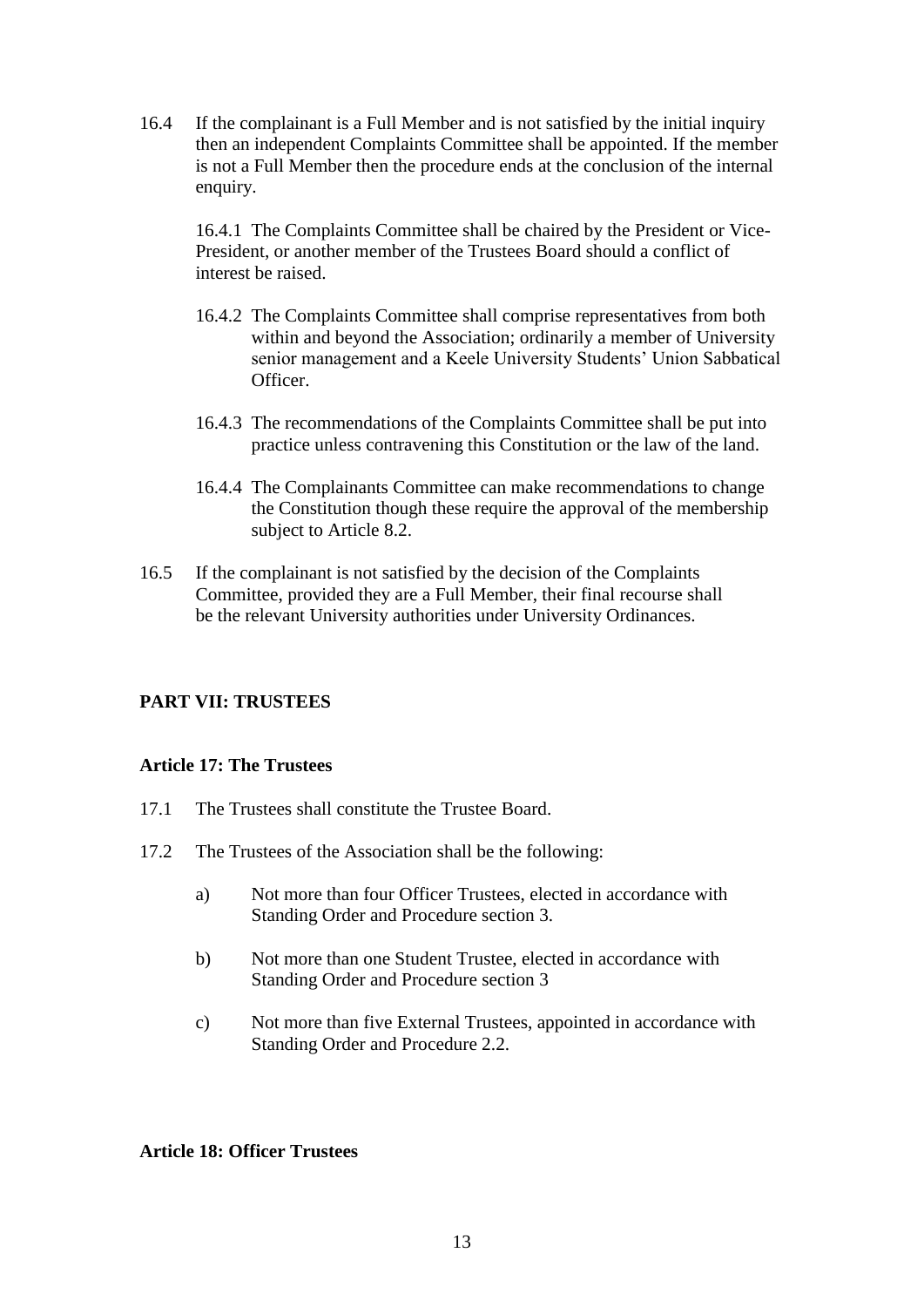- 18.1 The Officer Trustee shall serve a term of one year in accordance with the Standing Order and Procedure 3.10.
- 18.2 An Officer Trustee may serve no more than two terms, each term being subject to the Election Articles and Standing Orders and Procedures of this Constitution.
- 18.4 Each Officer Trustee must be a Full Member of the Association at the time of his or her election. An Officer Trustee shall remain a Full Member of the Association for the duration of his or her appointment. When the Officer Trustee finishes his or her term (or is removed) their membership status shall be subject to Article 13 and Standing Order and Procedure Section 4.
- 18.5 The Officer Trustees shall be deemed to be "major union office holders" for the purposes of Section 22 of the Education Act 1994.
- 18.6 At the same time as commencing the term of office as a Trustee, the Officer Trustee will enter into an agreement with the Association for a term to be determined by the Trustees.
- 18.7 The duties of each Officer Trustee shall be as set out in the Standing Orders and Procedures Section 1
- 18.8 The method of remuneration for each Officer Trustee shall be as set out in the Standing Orders and Procedures Section 1.
- 18.9 Should an Officer Trustee cease to be an Officer of the Association they shall relinquish their position as an Officer Trustee.

#### **Article 19: Student Trustees**

- 19.1 Each Student Trustee must be a student and a Full Member of the Association at the time of his or her election and shall continue to be a student and a Full Member for the duration of his or her term as a Student Trustee.
- 19.2 Student Trustees shall remain in office for a term of one year commencing in accordance with the Standing Order and Procedure 3.10.
- 19.3 A Student Trustee may serve no more than two terms, each term being subject to the Election Articles and Standing Orders and Procedures of this Constitution.
- 19.4 Should a Student Trustee cease to be eligible for full membership of the Association they shall relinquish their position as an Officer Trustee.

#### **Article 20: External Trustees**

20.1 Up to five External Trustees shall be appointed by a simple majority vote of the Appointments Committee.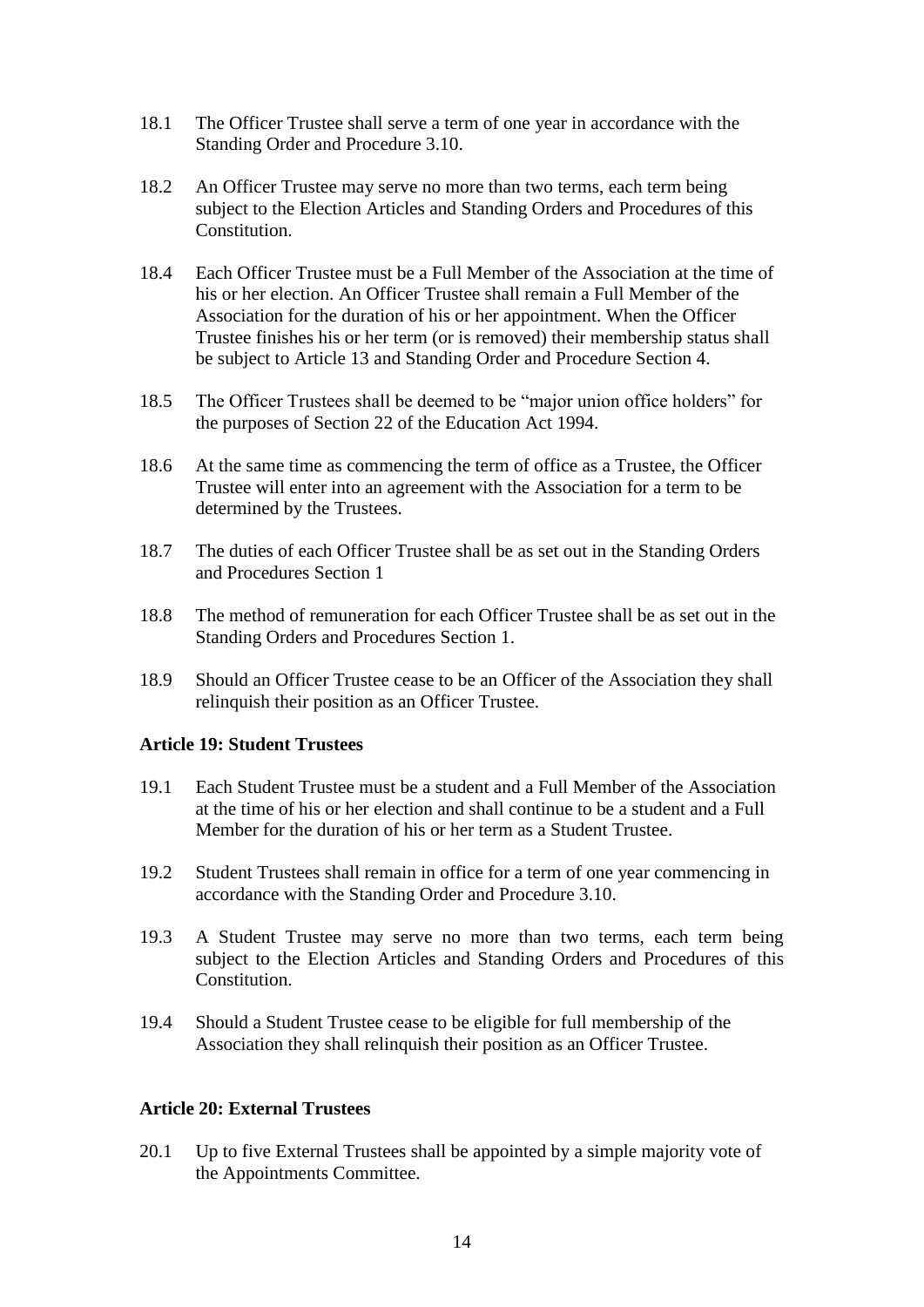- 20.2 Unless their appointment is terminated in accordance with Article 21. External Trustees shall remain in office for a term of *up to* four years commencing in accordance with the Standing Order and Procedure 3.10.
- 20.3 External Trustees may serve a maximum of two terms which may either be consecutive or non-consecutive.
- 20.4 Upon commencing their term of officer External Trustees shall be considered Full members of the Association in accordance with Article 13.6.

#### **Article 21: Resignation and Removal of Trustees**

- 21.1 Should a Trustee resign the remaining Board members shall put in place plans to maintain Quorum of the Board of Trustees, as prescribed by Article 24.5, by the time the notice of resignation takes effect.
- 21.2 A Trustee may be removed if:
	- 21.2.1 The Trustee fails to attend three consecutive meetings of the Trustees and there are no mitigating circumstances.
	- 21.2.2 The Trustee is incapable of fulfilling the duties and requirements of office.
	- 21.2.3 He or she is prohibited by law from being a charity trustee.
	- 21.2.4 Any matter deemed relevant by the required margins of Trustees or the Membership as prescribed in Article 21.3.
- 21.3 A Trustee may be removed by:
	- 21.3.1 A motion of no confidence in the Trustee is passed by a simple majority of the Members voting in a Referendum, provided that at least 10% of Members cast a vote in the Referendum. Such a motion shall only be triggered by a Secure Petition of no confidence signed by at least 5% of Members.
	- 21.3.2 A motion of no confidence in the Trustee is passed by a simple majority in a vote of a General Meeting. Such a motion shall only be triggered by a Secure Petition of no confidence signed by at least 5% of Members.
	- 21.3.3 The office of External Trustee shall be vacated if a majority resolution of no confidence is passed by the Trustees. Any Trustee concerned and any Trustee who has a conflict of interest in relation to the matter shall not vote on this resolution and the quorum shall be adjusted accordingly in accordance with Article 24.5.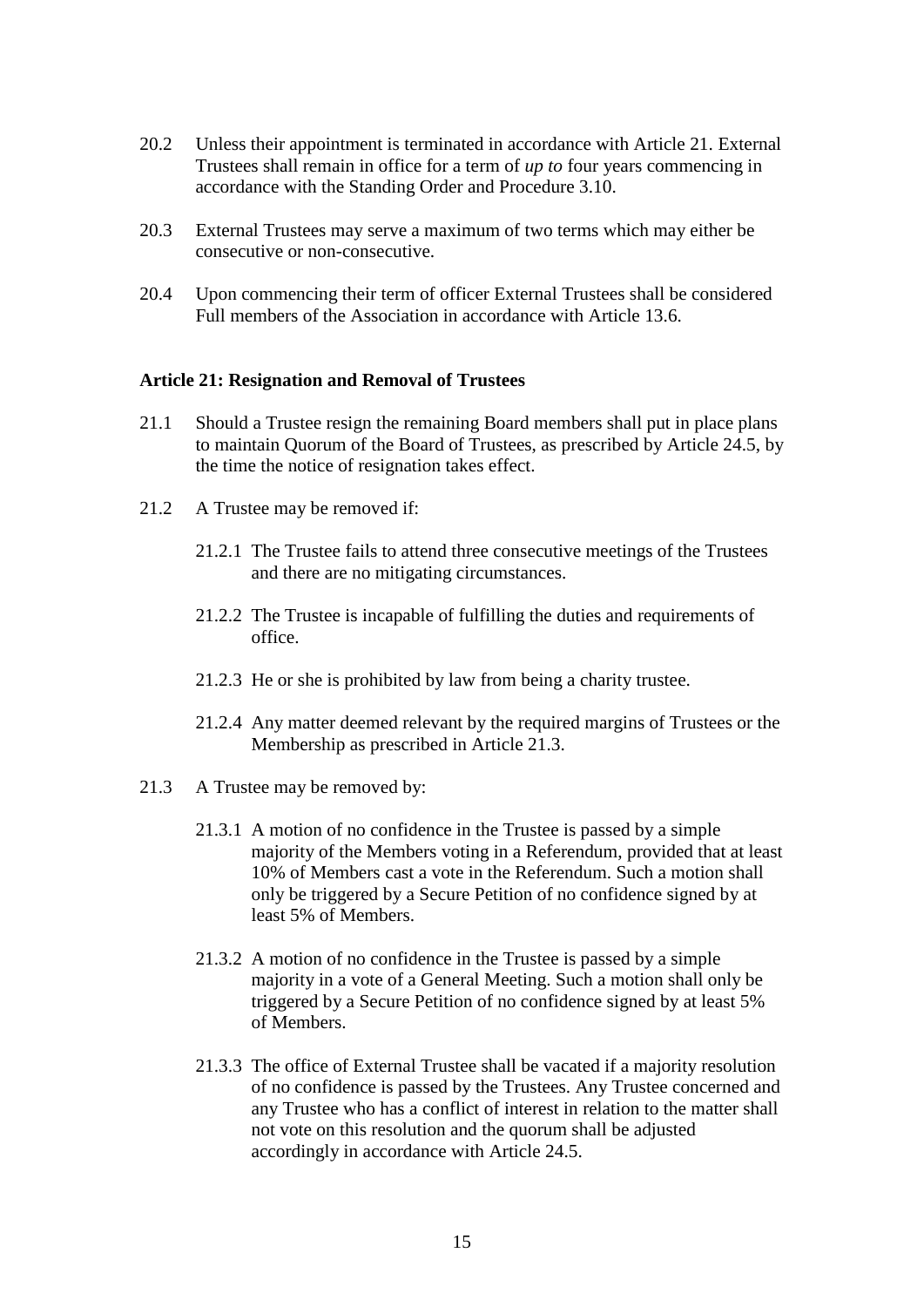- 21.4 An External Trustee removed from office in accordance with Article 21.3.3 shall be entitled to appeal the decision to remove him or her to an Appeals Panel within 14 days of the resolution.
	- 21.4.1 The Appeals Panel shall constitute:
	- a) A nominee of Keele University.
	- b) An officer of another students' union.
	- c) A Senior Manager of the Association.
	- d) A Member of the Association who is not a Trustee or a member of the Executive Committee.
- 21.5 The continuing Trustees or a sole continuing Trustee may act notwithstanding any vacancies in their number. However, if and so long as the number of Trustees is less than the number fixed as the quorum in Article 24.5, the Trustees may only act to increase the number of Trustees (including by arranging an election) so that there is a quorum.

#### **Article 22: Trustee Vacancies**

- 22.1 Vacant Officer and Student Trustee positions must be filled in accordance with the Election Articles and Standing Orders Procedures of this constitution.
- 22.2 Vacant External Trustee positions must be filled in accordance with the Committee Standing Orders and Procedures of this constitution.
- 22.3 Candidates for vacant trustee positions must abide by the relevant Articles to the type of Trustee position to which they are being elected or appointed.

#### **Article 23: Powers of the Trustees**

- 23.1 The Board of Trustees shall be responsible for:
	- a) Upholding the objectives of the Association.
	- b) The management and administration of the Association.
	- c) Providing the strategic development and direction of the Association.
	- d) The budgets of the Association.
- 23.2 The Board of Trustees may exercise all the powers of the Association.
- 23.3 A quorate meeting of the Board of Trustees may exercise all powers exercisable by the Trustees.
- 23.4 All acts transacted by a meeting of the Trustees shall be judged through the constitution under which they were made.
- 23.5 All acts of a meeting of Trustees shall be valid even if it is later discovered that such acts were transacted by an unconstitutional Board.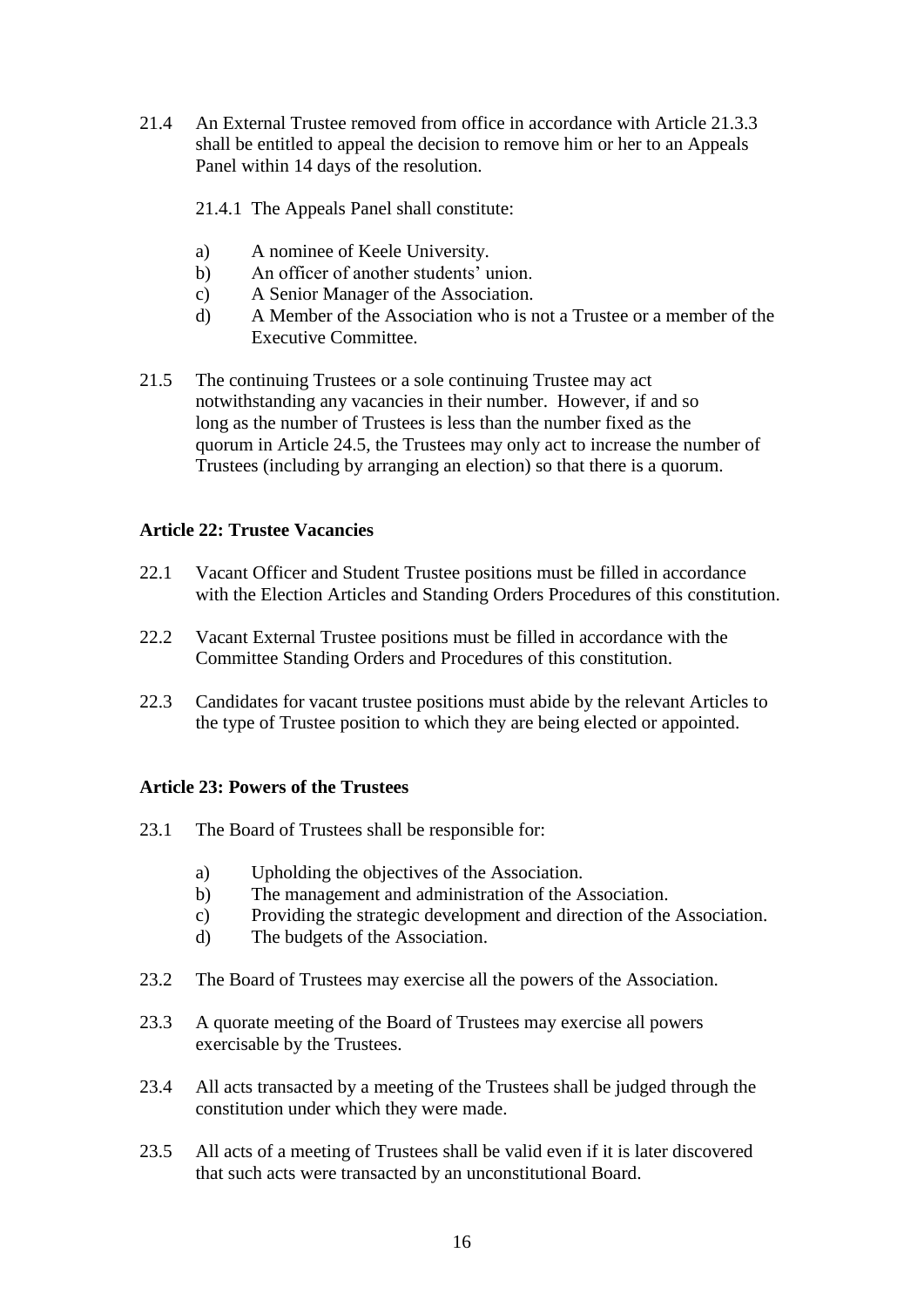- 23.6 The Board of Trustees may override any decision and policy made by the Members in a General Meeting or Referendum or a resolution of the Executive Committee which the Trustees consider:
	- a) Has or may have adverse financial implications for the Association.
	- b) Is or may be in breach of, contrary to or otherwise inconsistent with charity or education law or any other legal requirements.
	- c) Is not in the best interests of the Association.
	- d) Is not compatible with objectives of the Association.
- 23.7 The Trustees may delegate any of their powers or responsibilities to any committee or person of their choosing as set-out in this Constitution. Any such delegation may be revoked at any time at the discretion of the Trustees.
	- 23.7.1 The deliberations of any such committee or individual shall be reported regularly to the Trustees
- 23.8 The Trustees shall establish the following committees (which are a nonexhaustive list) in accordance with their powers under Article 23.7:
	- a) Executive Committee
	- b) Appointments Committee
	- c) Finance and Assets Management Committee
	- d) Scholarship and Bursary Disbursement Committee
- 23.9 In accordance with Article 23.8 the composition and terms of reference of the committees are contained in the Standing Orders and Procedures section 2.
- 23.10 The Trustees may delegate all financial matters to any committee provided that such committee shall include at least one Trustee.
	- 23.10.1 A committee delegated financial reasonability by the Board of Trustees shall conduct its business within a budget which has been approved by the Trustees.
- 23.11 The Trustees shall have the power from time to time to jointly make, repeal or amend Standing Orders and Procedures so long as that shall not be inconsistent with this Constitution.

#### **Article 24: The Trustee Board**

24.1 The President shall be the Chair of the Board of Trustees.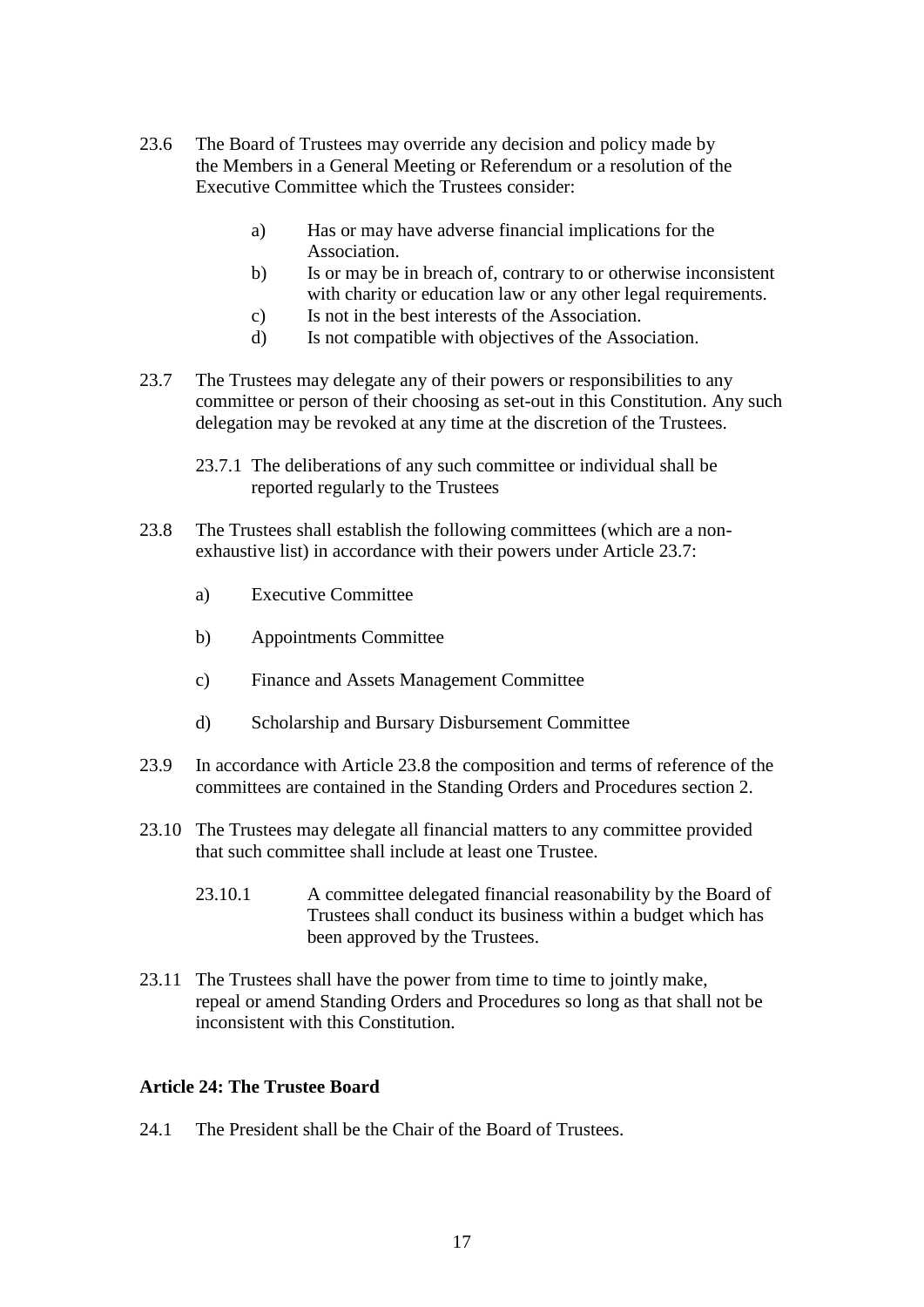- 24.2 The Trustees shall appoint a non-Officer-Trustee to be Deputy Chair of the Trustees and may at any time remove him or her from office. The role of the Deputy Chair will be to support the Chair.
- 24.3 In the absence of the Chair and the Deputy Chair, another Trustee appointed by the Trustees present shall preside as chair of the meeting.
- 24.4 The Trustees shall hold a minimum of four meetings in any Academic Year. Guests or observers can attend meetings of the Trustees at the discretion of the Chair.
- 24.5 The quorum for Trustees' meetings shall be three and such quorum must include at least one Officer Trustee. Where the resolution or issue under discussion concerns a matter in respect of which some or all of the Trustees have a conflict of interest, the quorum shall be adjusted accordingly to reflect the linear number of the remaining Trustees.
- 24.6 Questions arising at a meeting shall be decided by a majority of votes. In the case of an equality of votes, the Chair shall be entitled to a casting vote in addition to any other vote he or she may have.
- 24.7 The Trustees may take a unanimous decision without a Trustees' meeting by indicating to each other by any means that they share a common view on a matter.
- 24.8 Whenever a matter is to be discussed at a meeting and a Trustee has a Personal Interest in respect of that matter then he or she must:
	- a) Declare his or her interest.
	- b) Remain for the discussion at the discretion of the other Trustees.
	- c) Withdraw during the vote and have no vote on the matter.
	- 24.8.1 If any question arises as to whether a Trustee has a Personal Interest, the question shall be decided by a majority decision of the other Trustees.

24.8.2 Article 24.8 shall apply to any matter that may directly or indirectly relate to the position of an Officer Trustee who is or is to be remunerated as an employee by the Association.

#### **Article 25: The Chief Executive**

- 25.1 The Chief Executive of the Association shall be the Chair of the Board of Trustees.
- 25.2 In the case of delegation of the day-to-day management of the Association, as allowed by Article 23.7, to the Chief Executive: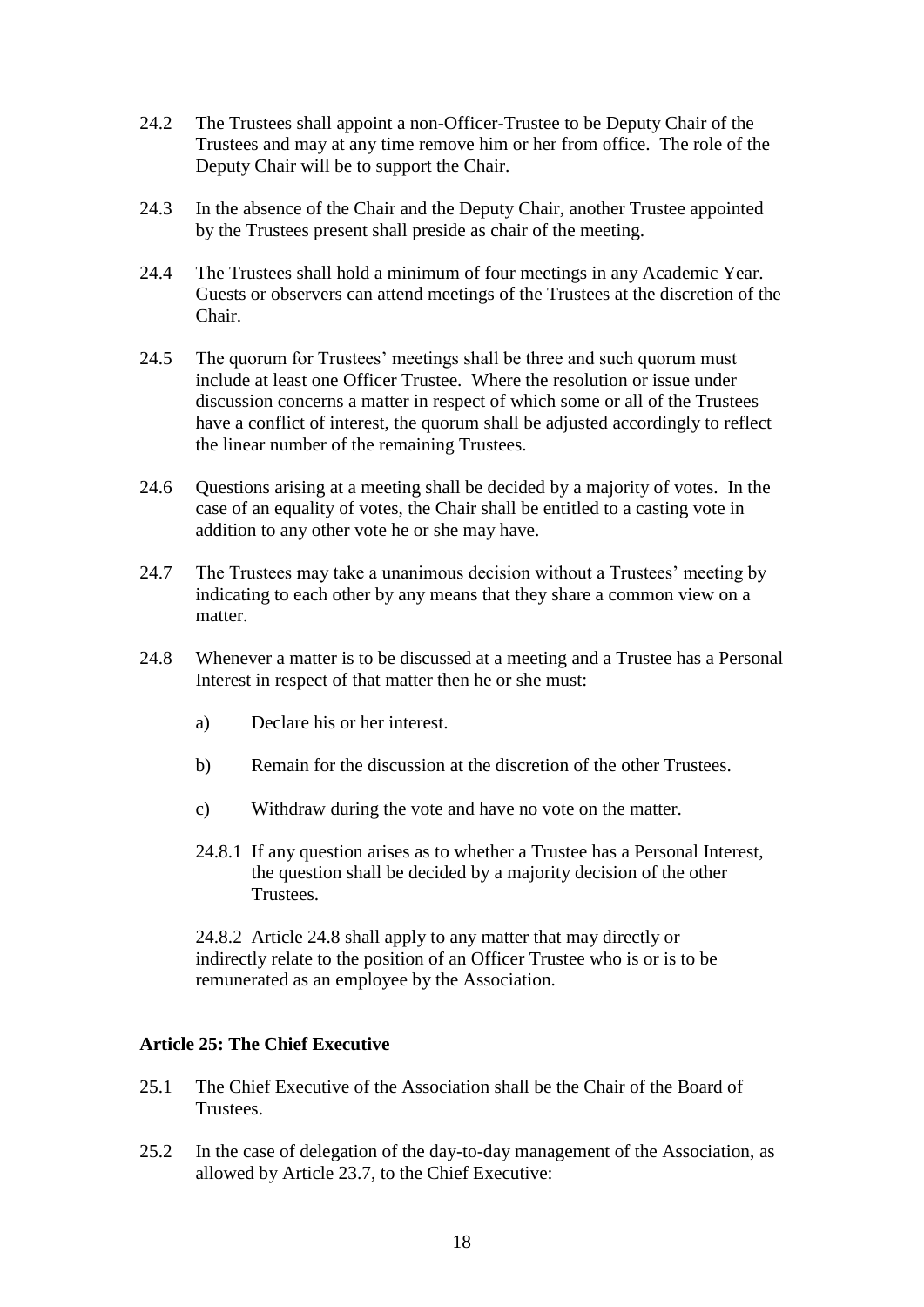| 25.2.1 | The delegated power shall be to manage the Association by<br>implementing the policy and strategy adopted by and within a<br>budget approved by the Trustees and if applicable to advise the<br>Trustees in relation to such policy, strategy, and budget; |
|--------|------------------------------------------------------------------------------------------------------------------------------------------------------------------------------------------------------------------------------------------------------------|
| 25.2.2 | The Trustees shall provide the Chief Executive with a<br>description of their role(s) and a scheme of delegated authority;                                                                                                                                 |
| 25.2.3 | The Chief Executive shall report regularly to the Trustees the<br>actions undertaken through such delegated management.                                                                                                                                    |

### **Standing Orders and Procedures**

#### **Section 1: Officers**

- 1.1 The duties and responsibilities of the Association Officer shall be, though not limited to:
	- 1.1.1 President
	- a) The President shall be the head of the Association.
	- b) The President shall be responsible for day to day running of the Association including the setting of budgets, organisation of, and proper recording keeping for, all financial dealings of the Association.
	- c) The President shall direct the officers of the Association.
	- d) The President shall be the public spokesperson for the Association.
	- e) The President shall be jointly responsible for communication with the University.
	- f) The President shall be the chair of the Board of Trustees as prescribed by Article 24.1.
	- g) The President shall be the first interpreter of this Constitution, with final interpretation as prescribed by Article 3.1.
	- h) The President shall chair the Finance and Assets Committee as set out in Standing Order and Procedure 2.3.3.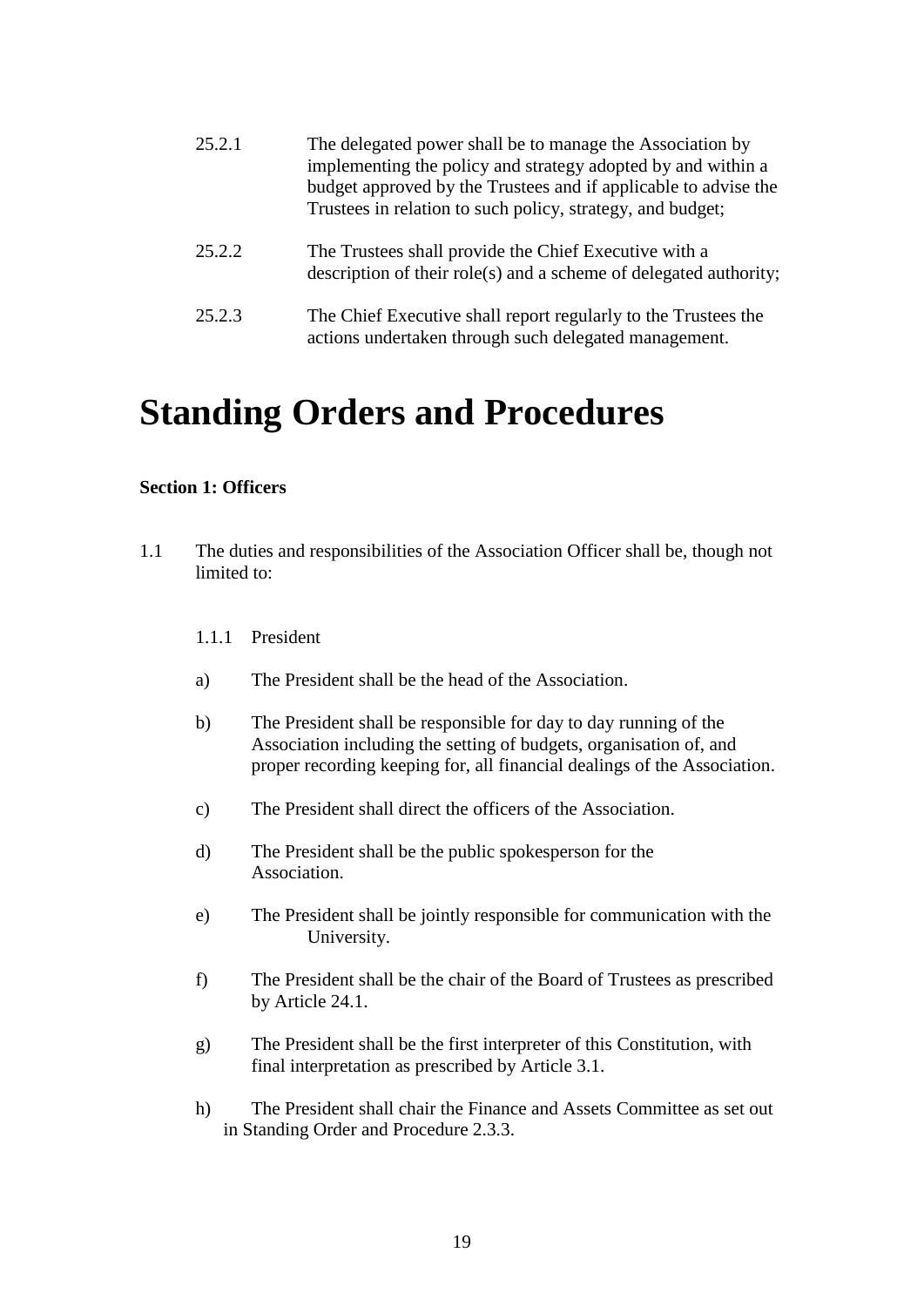- h) The President shall be a Sabbatical Officer remunerated in agreement with the University.
- 1.1.2 Vice-President
	- a) The Vice-President shall support the President in undertaking his/her duties.
	- b) The Vice-President shall undertake the duties and responsibilities of the President in his/her absence.
	- c) The Vice-President shall be responsible for assisting in the day-to-day running of the Association.

The Vice-President shall assist in the direction the officers of the Association.

- d) The Vice-President shall be a public spokesperson for the Association.
- e) The Vice-President shall be jointly responsible for communication with the University.
- f) The Vice-President shall be a Sabbatical Officer remunerated in agreement with the University.
- 1.1.3 Association Secretary
	- a) The Association Secretary shall support the President in undertaking his/her duties.
	- b) The Association Secretary shall be responsible for maintaining a register of all members and distributing membership cards as required.
	- c) The Association Secretary shall be responsible for arranging all General Meetings and Committees.
	- d) The Association Secretary shall act as the secretary to all Association General Meetings and Committees.
	- e) The Association Secretary shall be the returning officer in all elections subject to Standing Order and Procedure 3.1.5
	- f) The Association Secretary shall be responsible for communication with the membership and disseminating relevant material.
	- g) The Association Secretary shall be remunerated in agreement with the University.
	- h) The Association Secretary shall report to the President of the Association, or where appropriate, the Vice-President.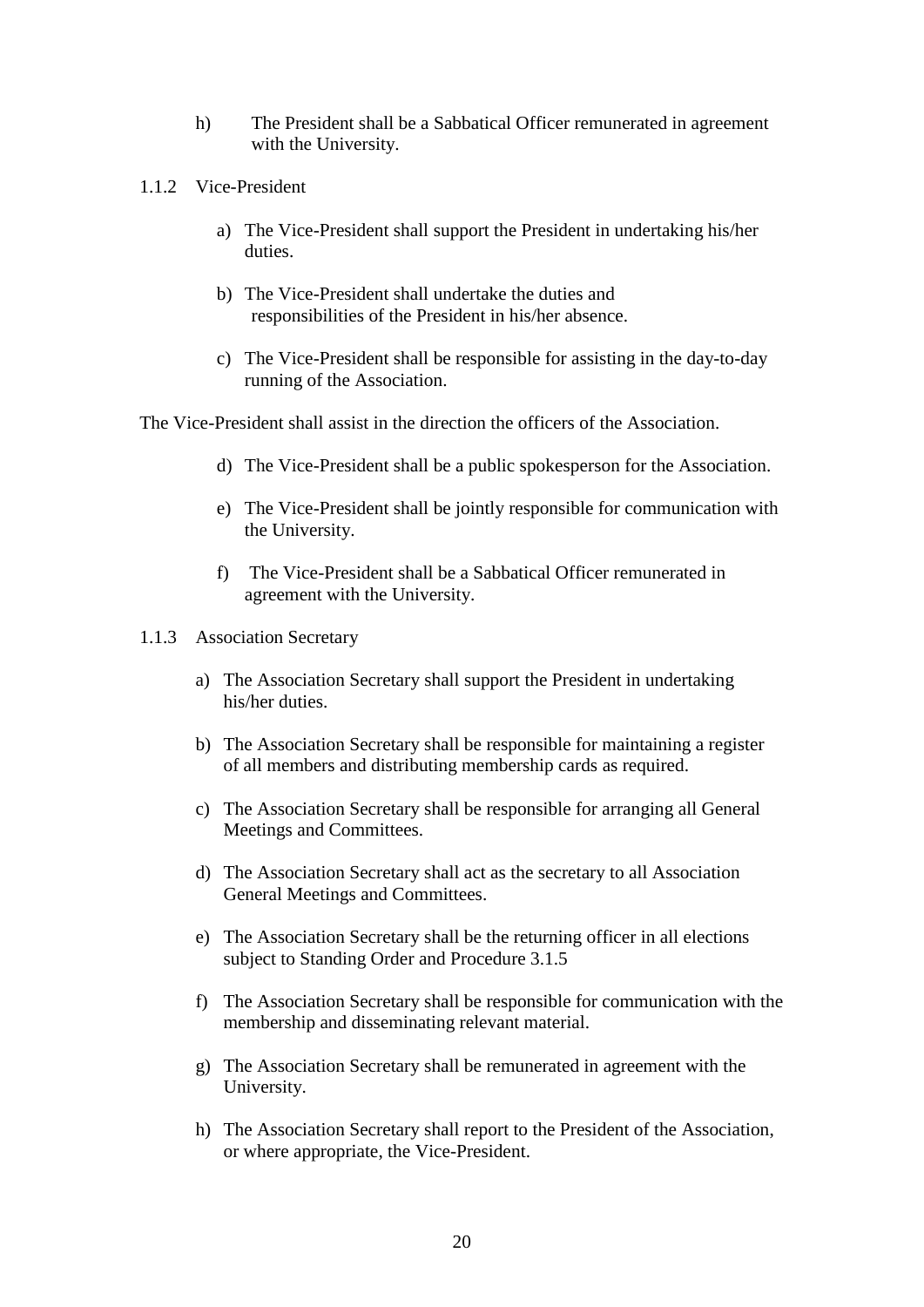- i) The Association Secretary shall undertake any further responsibilities as directed to by the President or Board of Trustees.
- 1.1.4 Activities Officer
- a) Shall work with the Executive Officers and Clubhouse management to Organise a balanced programme of events at the Clubhouse and beyond.
- b) Shall liaise with Keele University Students' Union about the provision of adequate postgraduate activities.
- 1.1.5 Equality and Diversity Officer
- a) Shall ensure that all the Associations activities consider and represent minorities equally.
- b) Shall be involved in the University's Equality and Diversity strategies.
- 1.1.6 International Students Officer

a) Shall ensure that all the Associations activities consider and represent international students equally.

- b) Shall be involved in the University's internationalisation strategies.
- 1.2 In addition there shall be a representative elected for each Faculty of the University.

#### **Section 2: Committees**

- 2.1 The Executive Committee
	- 2.1.1 The Executive Committee shall comprise:
	- a) The President
	- b) The Vice-President
	- c) The Association Secretary
	- d) The Activities Officer
	- e) The Equality and Diversity Officer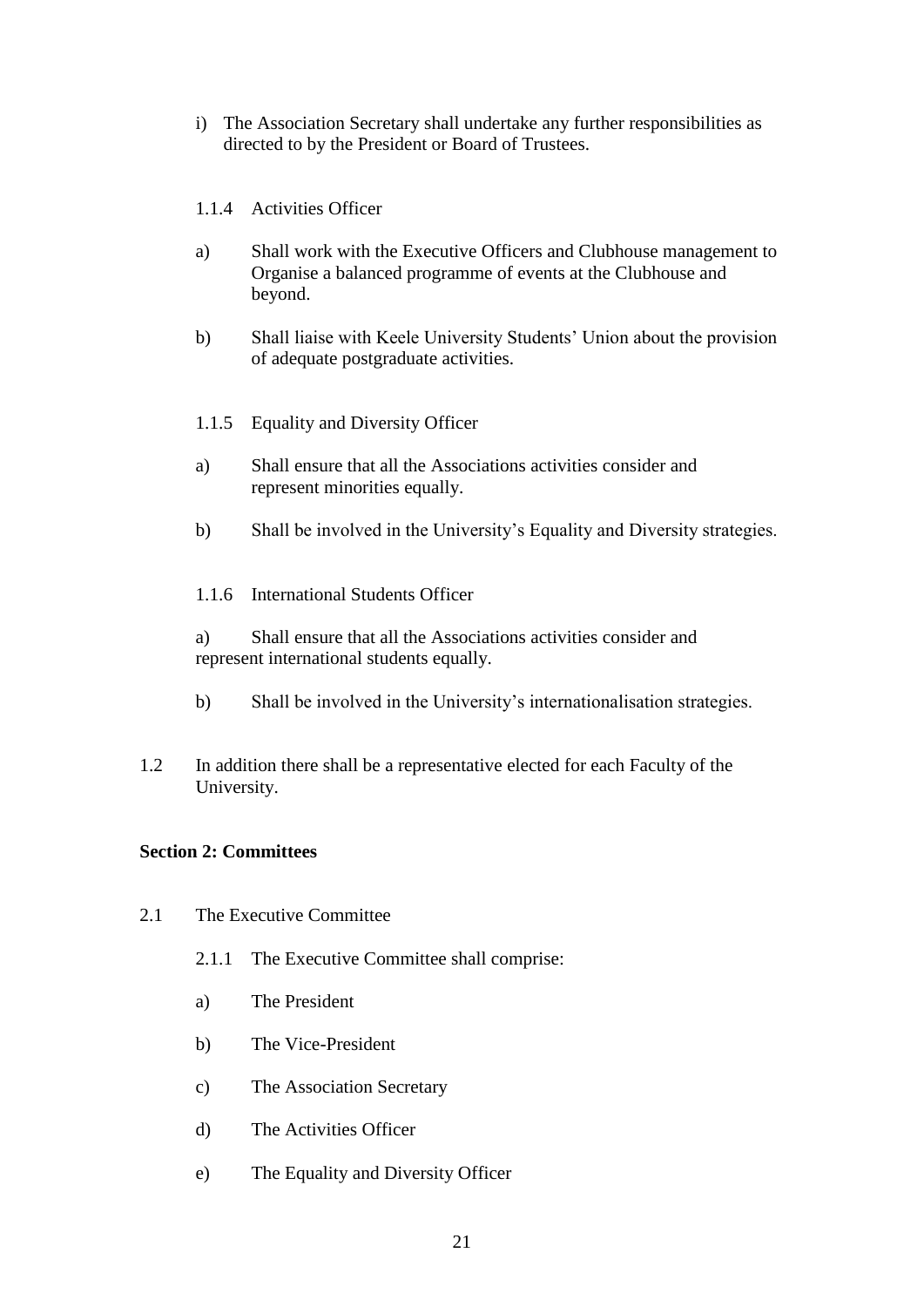- f) The International Students Officer
- g) The Faculty Representatives
- 2.1.2 The Executive Committee shall be responsible for the day to day running of the Association through the execution of their responsibilities as allowed in Article 23.7.
- 2.1.3 The Chair of the Executive Committee shall be the President.
- 2.1.4 All members of the Executive Committee shall be entitled to vote.
- 2.1.5 The Executive Committee must operate within the budget set out by the Trustees.
- 2.2 The Appointments Committee
	- 2.2.1 The Appointments Committee shall comprise:
	- a) The President
	- b) The Vice-President
	- c) The Association Secretary
	- d) At least one other Trustee
	- 2.2.1 The Appointments Committee shall be responsible for:
	- a) The appointment of non-officer Trustees according to Article 20.1.
	- b) Bestowing Honorary Membership according to Standing Order and Procedure 4.1.3a
	- c) Co-option of vacant Executive Committee positions according to Standing Order and Procedure 3.8.2.
	- 2.2.3 The Chair of the Appointments Committee shall be the President.
	- 2.2.4 All members of the Appointments Committee shall be entitled to vote.

#### 2.3 The Finance and Assets Management Committee

2.3.1 The Finance and Assets Management Committee shall comprise: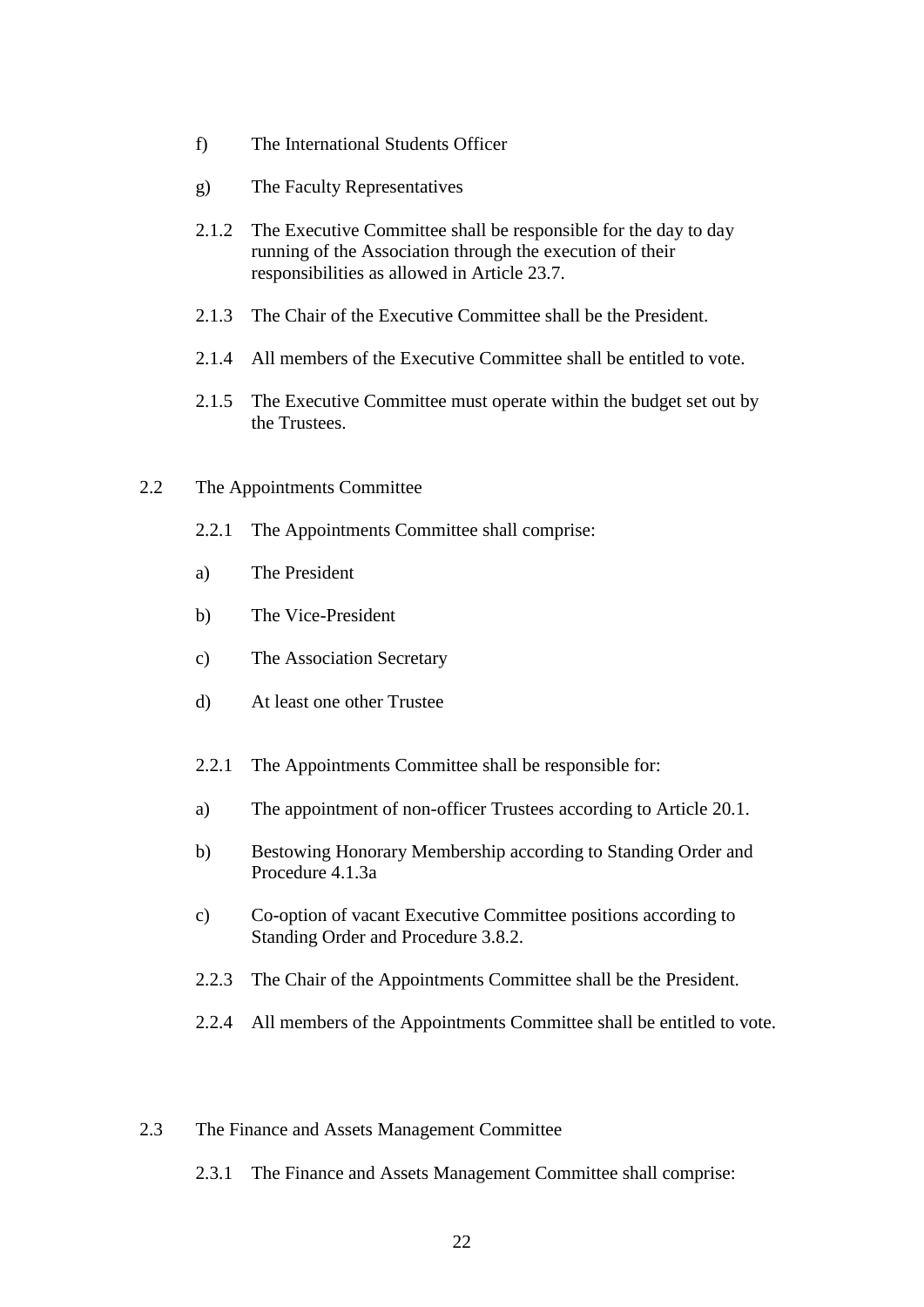- a) The Association Secretary
- b) The President
- c) The Vice-President
- d) The General Manager of the Clubhouse or a deputy
- e) A representative from the University Human Resources department
- f) A representative from the University Finance department
- g) A representative of Keele University's Catering and Retail department
- h) The Association Administrative Coordinator
- i) One External Trustee
- 2.3.2 The Finance and Assets Management Committee shall be responsible for:
	- a) Implementing the budget set out by the Trustees.
	- b) Monitoring the fiscal health of the Association
- 2.3.3 The Chair of the Finance and Assets Management Committee shall be the Chair of the Board of Trustees or his delegate.
- 2.3.4 Only the President, the Association Secretary, the Vice-President, and the External Trustee are entitled to vote. Other members of the Committee have no voting rights.
- 2.4 The Bursary and Scholarships Committee
	- 2.4.1 In the years which the Association decides to award scholarships, bursaries and other financial benefits for the purpose of research and education which meet the stated objectives of the Association Article 2 there shall be a Bursary Awards and Scholarships Committee.

2.4.2 The terms of reference and composition of the Bursary Awards and Scholarships Committee shall be contained in a separate document with the following prerequisites:

- a) The President shall be the Chair of the Scholarship and Bursary Disbursement Committee.
- b) The Bursary Awards and Scholarships Committee shall only make awards set aside by the Trustees in the budget.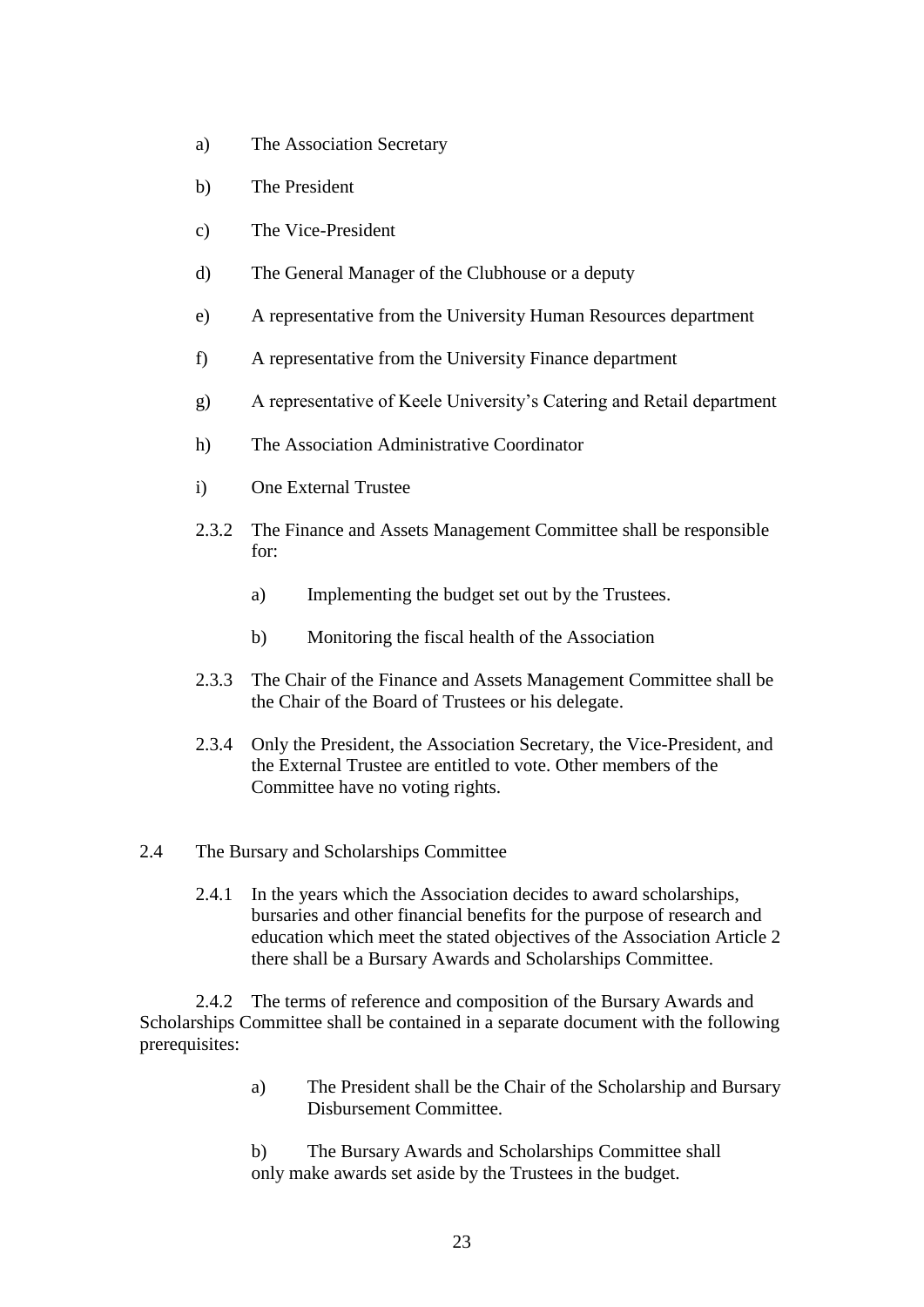c) No member of the Bursary Awards and Scholarships Committee shall be in benefit of an award.

#### **Section 3: Elections**

#### 3.1 Returning officer

- 3.1.1 The Chief Returning Officer shall be the sole interpreter of the election guidelines and regulations and will be responsible for the running of the Association elections.
- 3.1.2 The Deputy Returning Officer is to assist the chief returning officer in his/her capacities.
- 3.1.3 The Chief Returning Officer of the elections shall be the Association Secretary.
- 3.1.4 The Deputy Returning Officer of the elections shall be an officer or employee of the Association as selected by the Chief Returning Officer, and approved by the Board of Trustees
- 3.1.5 If either returning officer is a candidate in the forthcoming elections they shall relinquish their position as a returning officer and a replacement shall be appointed by the Board of Trustees.
- 3.1.6 A returning officer may be removed by a vote of the Trustee Board if it deemed that they have broken the election procedures. The Trustee Board shall then appoint a replacement.
- 3.1.7 The Chief Returning Officer shall co-ordinate with relevant University authorities to draw up an electoral list of all registered postgraduates for each election.
- 3.1.8 The President shall not be a returning officer, unless such circumstances arise in which an election becomes untenable.

#### 3.2 Timing

- 3.2.1 All elections shall be by an annual cross campus secret ballot of all postgraduate students to be conducted in the month preceding the Easter Vacation.
- 3.2.2 Nominations shall be opened one month before the Easter vacation.
- 3.2.3 Nominations shall remain open for one week.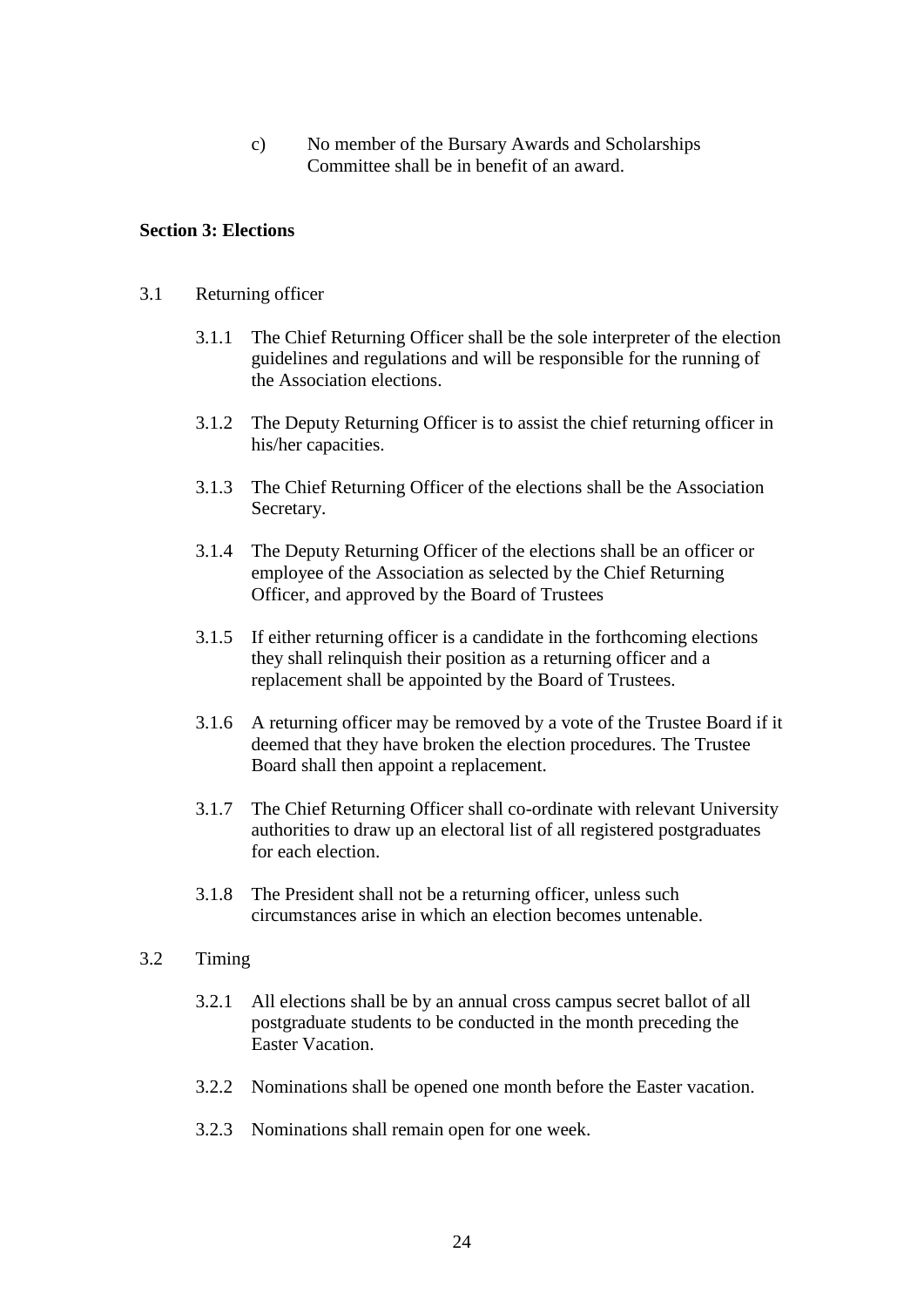- 3.2.4 Once nominations have closed the candidates must be announced by the Chief Returning Officer.
- 3.2.5 One week after nominations have closed the candidate's manifestos must be displayed. Campaigning may begin at this point.
- 3.2.6 Campaigning shall last until the end of voting.
- 3.2.7 Voting shall take place over a two-day period.
- 3.2.8 The end of voting shall fall no later than 10 days after the commencement of campaigning.
- 3.2.9 The entire election cycle should last no longer than 24 days including weekends and bank holidays. This includes:
	- 7 days for nominations
	- 7 days for preparation of election materials
	- 10 days for campaigning and voting

3.2.10 In exceptional circumstances the Chief Returning Officer, with consent from the Board of Trustees, may alter the timings of the election process.

#### 3.3 By-Elections

- 3.3.1 In addition to the main annual Election, there shall be a By-Election to be held during the autumn academic semester for the election of faculty representatives and any vacant positions.
- 3.4 Hustings
	- 3.4.1 Hustings shall be held for the annual and By-elections, which shall be organised at a convenient time by the Chief Returning Officer.

#### 3.5 Voting

- 3.5.1 The Chief Returning Officer shall be responsible for determining the mechanism of the vote.
- 3.5.2 Voting shall be allowed through the online facilities of the KPA website.
- 3.5.3 The option to vote to Re-open Nominations must always be available.
- 3.5.4 The vote will be decided by a method of Single Transferable Vote.
- 3.5.5 Only full members are entitled to vote.
- 3.5.6 Each full member may only vote once.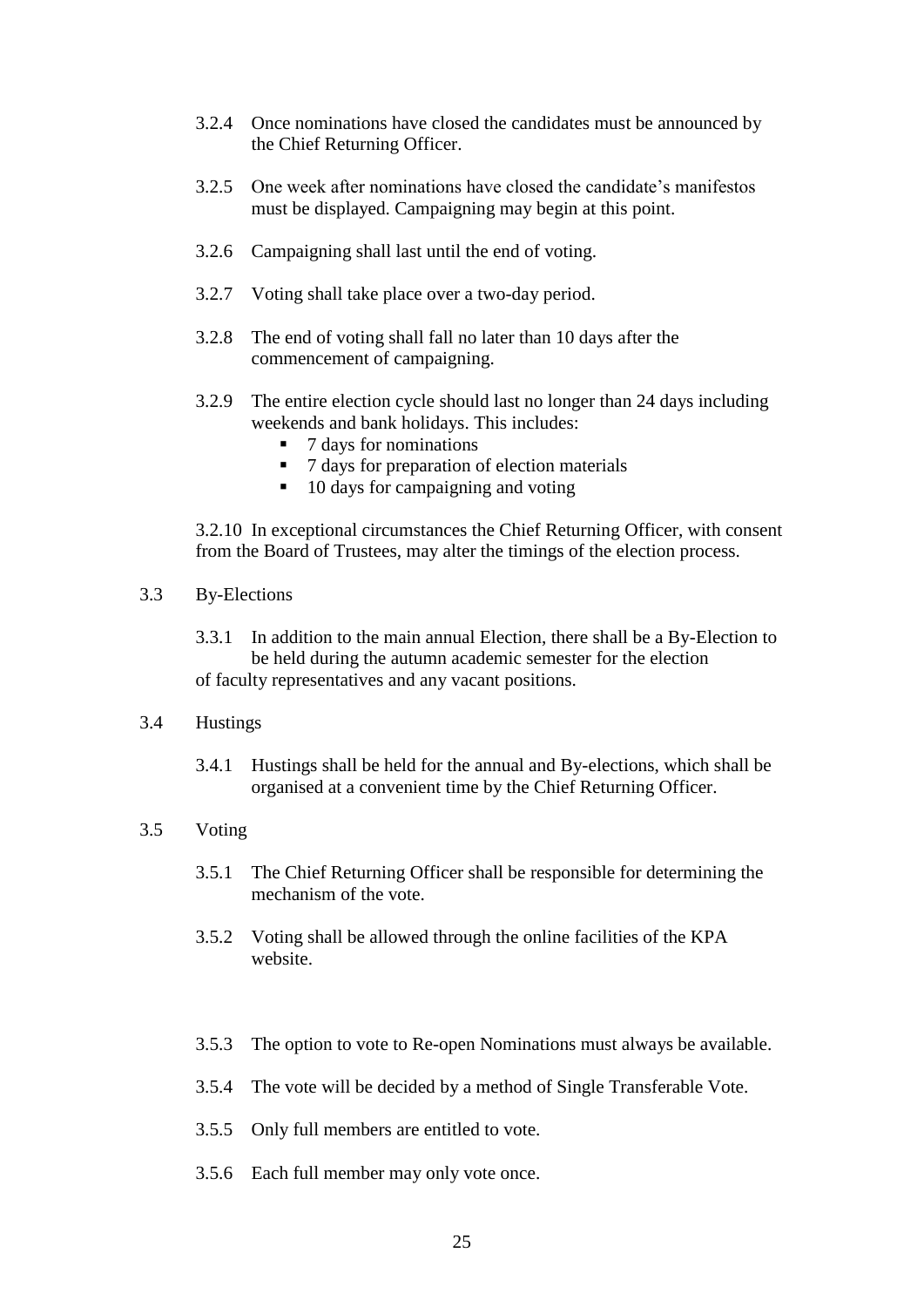- 3.5.7 Late votes shall not be accepted.
- 3.5.8 Voting by proxy shall not be allowed.
- 3.5.9 The count may be witnessed by all candidates, or their nominee, however there is a duty on the Returning Officer to preserve the anonymity of all voters.
- 3.5.10 The Returning Officer may declare with valid reason any vote spoilt.
- 3.5.11 After voting has taken place, the Chief Returning Officer shall be responsible for the counting of all votes and informing the President of the result.
- 3.5.12 The results of the election shall be announced or posted by the President as soon as possible.
- 3.6 Publicity and Campaign Materials
	- 3.6.1 Publicity and the collection of nominations shall fall to the Chief Returning Officer.
	- 3.6.2 The Chief Returning Officer shall decide the rules of campaigning prior to the opening of nominations.
	- 3.6.3 The Chief Returning Officer shall state at the opening of nominations the amount and type of publicity material allowed.
	- 3.6.4 Candidates will be disqualified if unauthorised material pertaining to the election of that candidate is produced.
	- 3.6.5 Candidates must submit a manifesto to the Chief Returning Officer who will ensure a copy is displayed.
- 3.7 Re-opening Nominations
	- 3.7.1 If no nominations are received for a specific post, then nominations must immediately be re-opened after voting on all the other posts has ceased. This shall be advertised when election results are announced.
	- 3.7.2 Nominations shall remain open for two weeks.
	- 3.7.3 At the end of the two weeks nominations shall close and the names of nominees shall be advertised to the membership.
	- 3.7.4 The membership shall then have two days after receipt of the e-mail notification to cast an E-vote in the usual manner.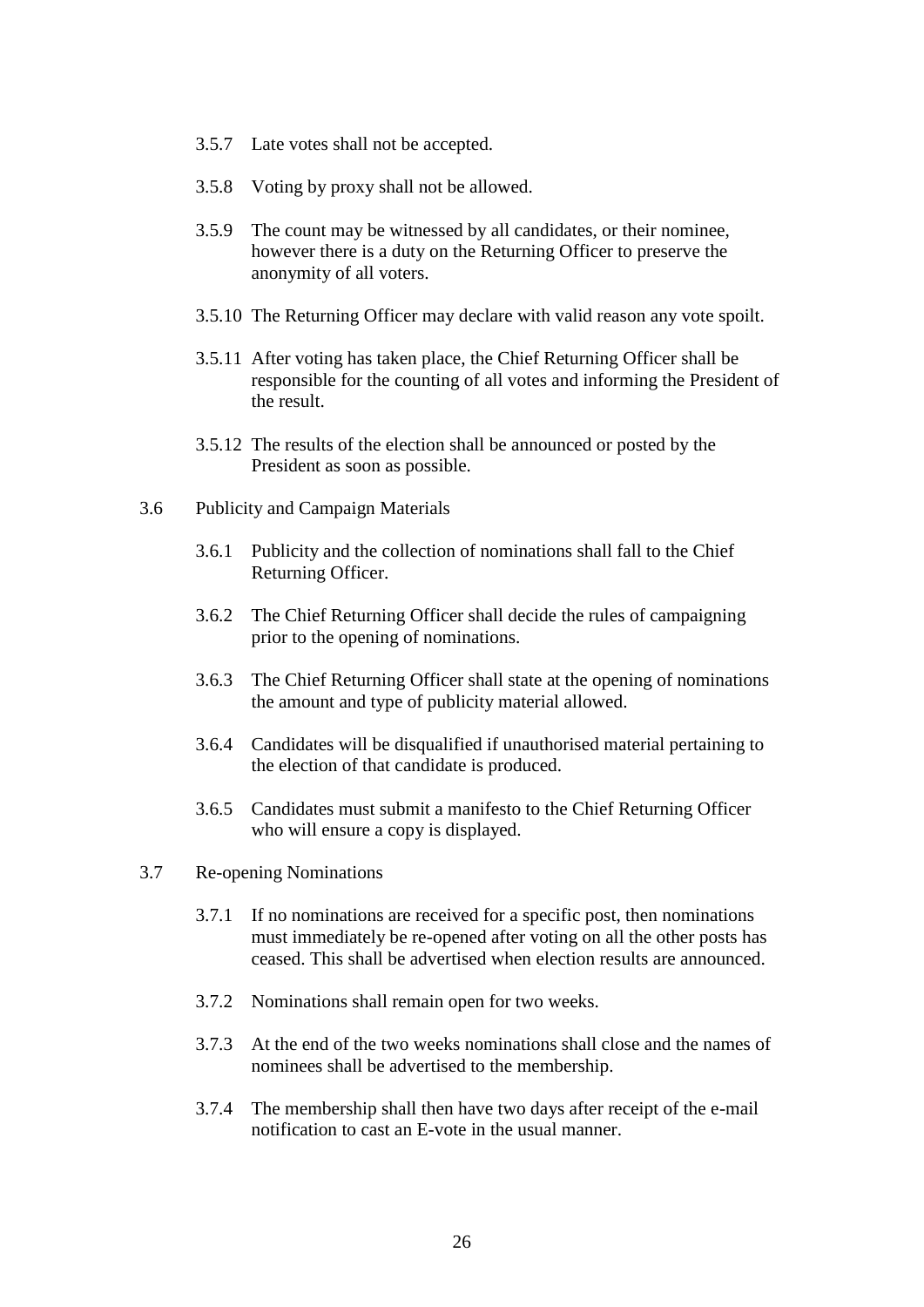- 3.7.5 After the two days has been elapsed, the result shall be advertised to the membership,
- 3.8 Co-option
	- 3.8.1 If after a period of two successive election cycles a position on the Executive Committee remains vacant it may be filled through cooption.
	- 3.8.2 This shall be carried out through a simple majority vote of the Appointments Committee subject to ratification by a two-thirds majority of a quorate General Meeting,

#### 3.9 Appeals

- 3.9.1 Appeals must be made to the President in writing within 48hours of the results being announced.
- 3.9.2 An appeals committee shall be convened consisting of three Trustees, chaired by the President, and not including any returning officers.
- 3.9.3 Appeals will only be considered due to:
	- a) An error in the electoral procedures.
	- b) If a candidate can substantiate proof that there was bias in the actions of a returning officer.
	- c) If a candidate can substantiate proof that a successful candidate had broken the election regulations and procedures.
- 3.9.4 The Appeals Committee may choose one of the following decisions for each election taking place:
	- a) That the results of the election stand.
	- b) That the election be declared void and a by-election immediately be set under way.
	- c) That one or more of the candidates be disqualified and a recount held with all votes for the disqualified candidate(s) being transferred to the other candidates.
	- d) That the result of the election stands while a recount is undertaken, and if, in the view of the Committee, there is significant difference between the counts then a further recount or an alteration to the result of the election shall be made.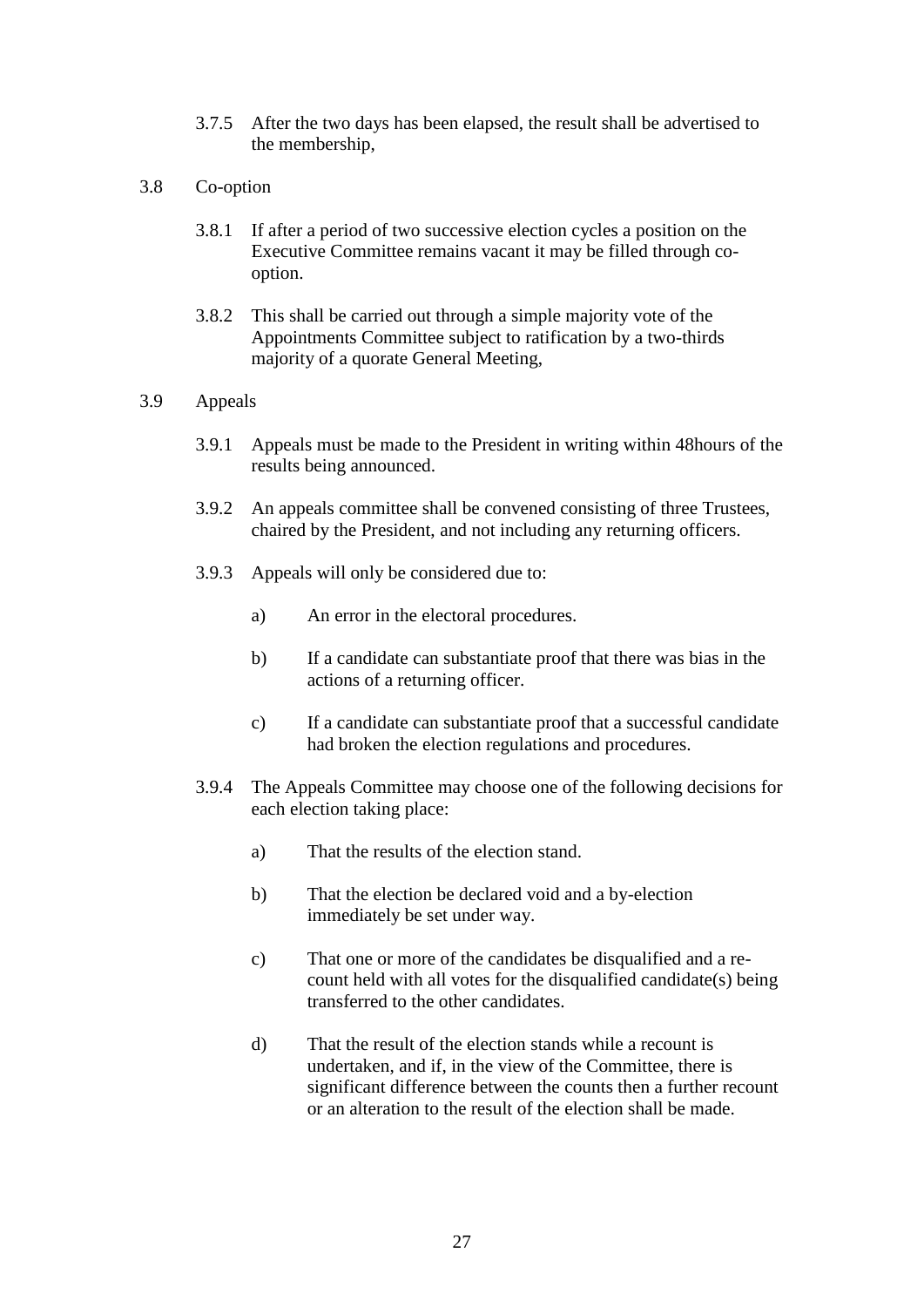- 3.10 Term of Office
	- 3.10.1 Officer Trustees would ordinarily be expected to begin their term on July 1<sup>st</sup>, with a handover period for the President and Vice-President beginning on June 1st
- 3.11 Election procedures
	- 3.11.1 A member of University staff shall oversee the elections as required by the Education Act 1994.
	- 3.11.2 The Chief Returning Officer shall circulate a copy of the elections procedures to the membership when nominations are opened.

#### **Section 4: Membership**

- 4.1 Member Types
	- 4.1.1 Full Membership
		- a) Full Membership is only available to postgraduate students, both full time and part-time, currently registered at Keele University and Trustees of the Association.
	- 4.1.2 Associate Membership
		- a) Associate Membership should only be extended to: nonstudents with a job within the University (i.e. University staff), any student who was aged 21 or over when they began their degree (at any level), Keele alumni over the age of 21, nonstudent campus residents over the age of 21, former University staff over the age of 21.
		- b) Associate Membership is bestowed by the Trustees. Trustees should demonstrate discretion when receiving applications for Associate Membership.
		- c) Associate members do not have the right to vote on any matter.
		- d) Associate members must pay an annual charge, set by the Trustees.

#### 4.1.3 Honorary Membership

a) Honorary Membership is bestowed upon persons who have contributed greatly to the Association and its aims.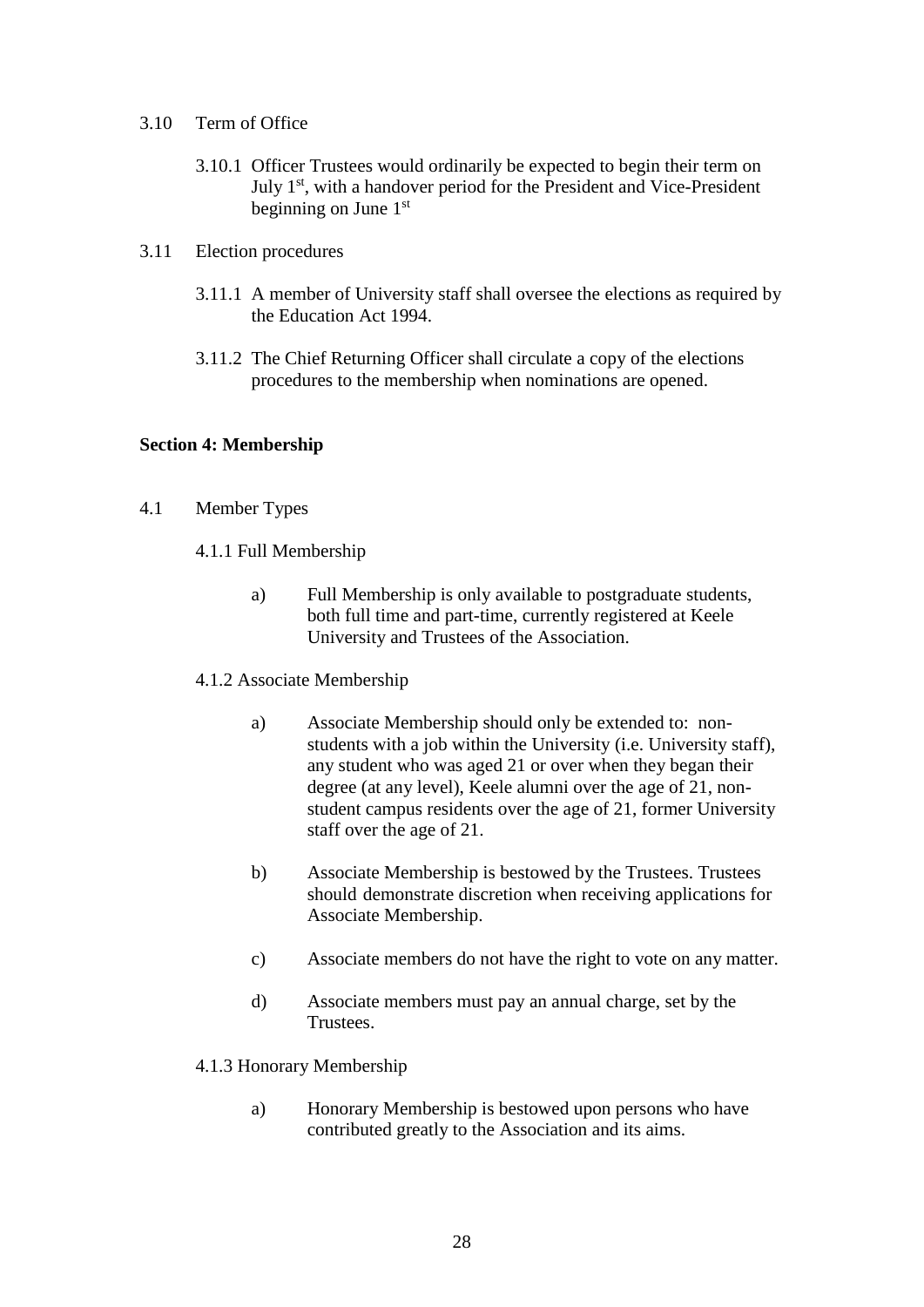- b) Honorary Membership is bestowed by the Appointments Committee in adherence with Standing Order and Procedure  $2.2.1 h.$
- c) Honorary Membership is granted indefinitely but not in perpetuity.
- d) Honorary members have the same rights and privileges as Associate Members.
- e) Honorary members are not required to pay fees.
- 4.2 Membership of the Association can be withdrawn by a resolution of the Trustees on the grounds that continued membership of the Member is likely to be harmful to the interests of the Association.
- 4.3 Membership of the Association can be temporarily suspended by the President until the proceedings of Standing Order and Procedure 4.2 are complete.
- 4.4 On-duty members of staff, Association Officers and Trustees may request that non-members leave the premises on the grounds of non-membership.

#### **Section 5: General Meetings**

- 5.1 Convening a meeting
	- 5.1.1 All Members are entitled to attend Association General Meetings.
	- 5.1.2 Non-Members may attend at the discretion of the Chair.
	- 5.1.3 Full Members may exclude Associate, Honorary and Non-Members when the matter does not concern their rights and privileges.
	- 5.1.4 All General Meetings shall be convened by the Association Secretary.
	- 5.1.5 The Association Secretary shall circulate to the Membership at least seven days before a proposed meeting announcing the time and place of the proposed meeting and a provisional agenda. S/he shall circulate a full agenda at least three days before the General Meeting.
	- 5.1.6 The timing of an Extraordinary General Meeting is to be agreed with the Association Secretary, but within two weeks of the request being made. The Association Secretary must circulate at least 24 hours before the meeting the details including the specific motions and the names of the proposers.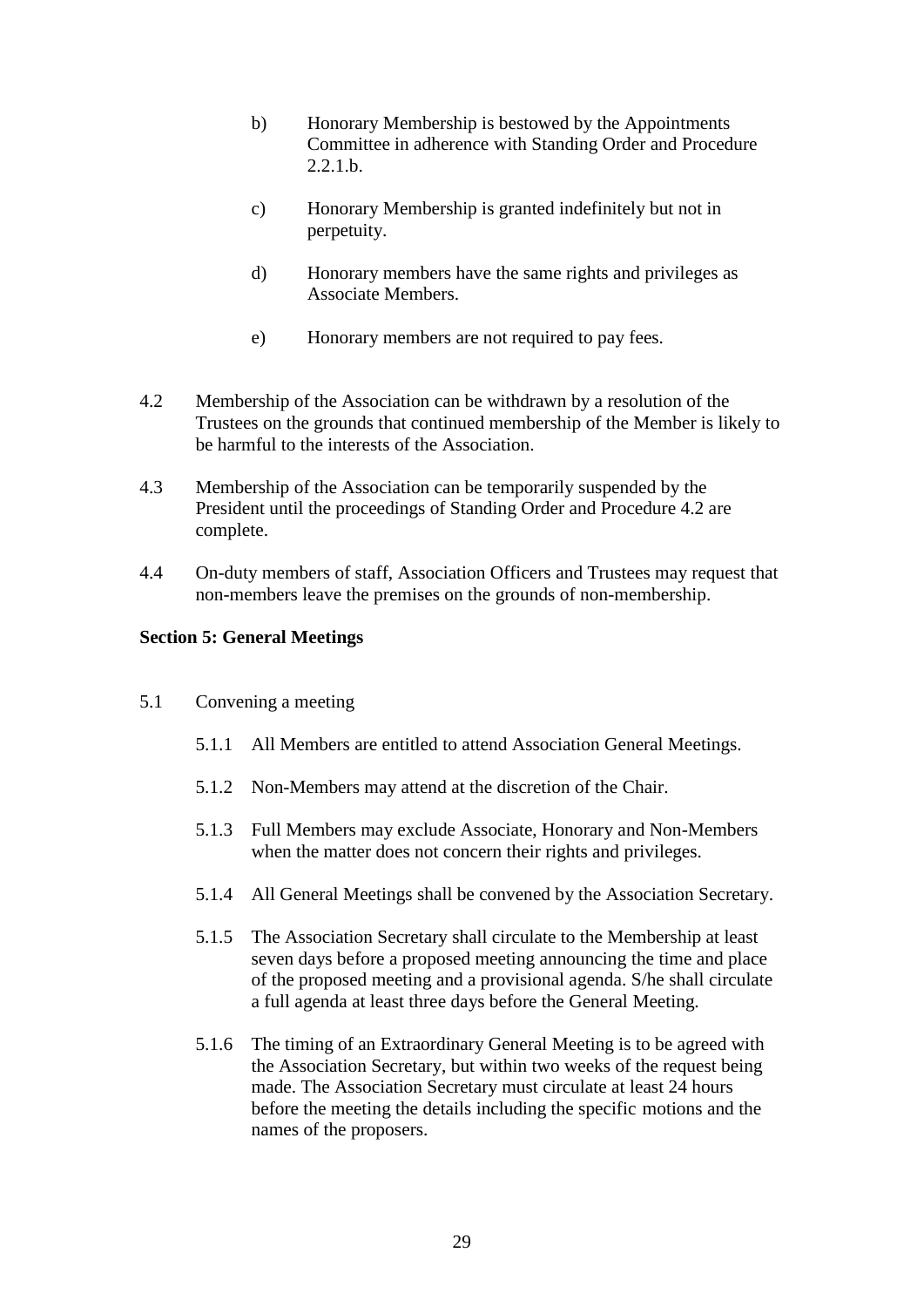#### 5.2 Speaking

- 5.2.1 Full Members may speak at General Meetings.
- 5.2.2 Associate and Honorary Members may speak with the permission of the Chair except that Full Members may overrule the Chairs recognition of Associate and Honorary Members when the matter does not concern their rights and privileges.
- 5.2.3 Non-Members may speak with the permission of the Chair except that Full, Associate and Honorary Members may overrule the Chairs recognition of Non-Members.

#### 5.3 Voting

- 5.3.1 Only Full Members may vote at a General Meeting. Each full member shall exercise one vote.
- 5.3.2 All Trustees, constituted by Article 13.6 and Standing Order and Procedure 4.1 are Full Members, an Association Officers may vote, with the exception of the Chair. In the event of a tie the Chair shall be entitled to a casting vote in addition to any other vote he or she may have.
- 5.3.3 A simple majority of voting members will decide the matter except amendments to the Constitution and censure motions which shall require a two-thirds majority.
- 5.3.4 A decision will become operative and binding from time of passing unless otherwise stated in the motion.
- 5.3.5 Motions passed shall become Standing Policy and last for a duration of one year, unless put forward as Permanent Policy in which case the duration is three years. All current Policy shall be held together in a Policy Document which will be updated regularly by the Association Secretary. Amendments to the Standing Orders and Procedures must be reported to the University.
- 5.3.6 Voting on motions put forward at a general meeting shall be by show of hands or acclamation unless a motion in favour of a ballot is proposed, seconded, and carried.
- 5.3.7 No votes shall be recorded on behalf of a member not present.
- 5.3.8 Tellers shall be appointed by the Chair when a vote is taken.
- 5.3.9 The doors shall be closed and remain closed when a vote is taken and as soon as a challenge had been made to quorum.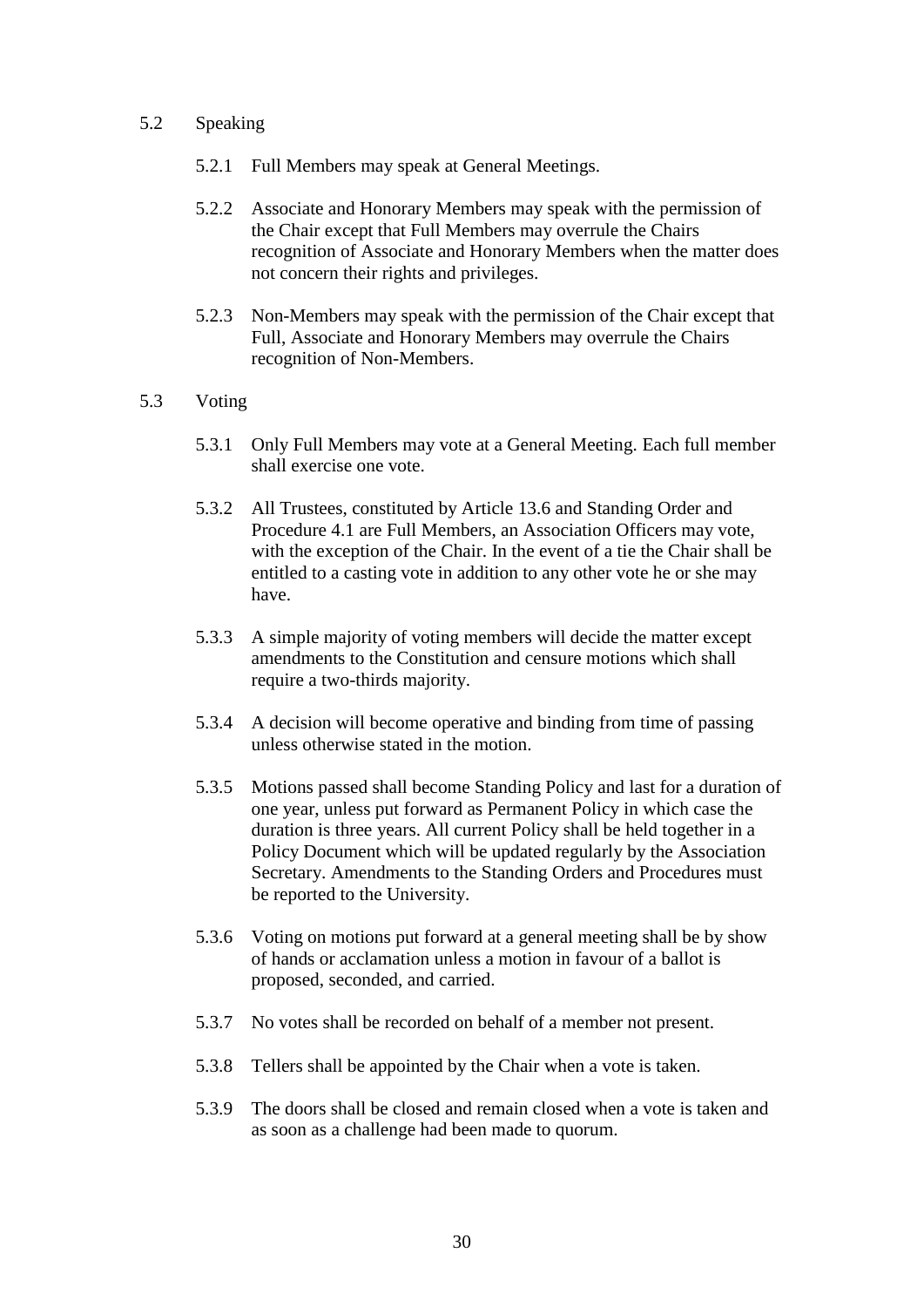5.3.10 A recount shall be taken at the discretion of the Chair before the result is announced. Two additional tellers shall be appointed to assist those already appointed. Further recounts after the announcement of the result of the vote may only be granted following the request of twothirds majority of those present and voting.

#### 5.4 Order of business

- 5.4.1 Business of a General Meeting shall ordinarily be conducted in the following order:
	- 1. Apologies
	- 2. Minutes of last meeting
	- 3. Matters arising from minutes
	- 4. Officers Reports
	- 5. Trustees Reports
	- 6. Question time
	- 7. Items for discussion
	- 8. Motions
	- 9. Any other Business
- 5.4.2 This order may be amended at the discretion of the Chair if in the interests of the Association.

#### 5.5 Motions

- 5.5.1 Motions shall be received at least four days prior to the meeting.
- 5.5.2 Amendments to motions to be put in as separate motions.
- 5.5.3 All reports shall be presented by a representative body reporting back to the meeting.
- 5.5.4 Questions will be taken over the report. The House shall then vote on the acceptance of the report.
- 5.5.5 Every motion shall be proposed and seconded. It shall therefore be open to discussion and may be withdrawn only with the consent of the meeting.
- 5.5.6 The proposer of the any motion shall have the right of reply immediately before a vote is taken.
- 5.5.7 There shall be no new information or points of information in a summing up.
- 5.5.8 In the absence of any discussion the Chair shall ask if there are any further speeches. If not s/he will put the motion to the vote.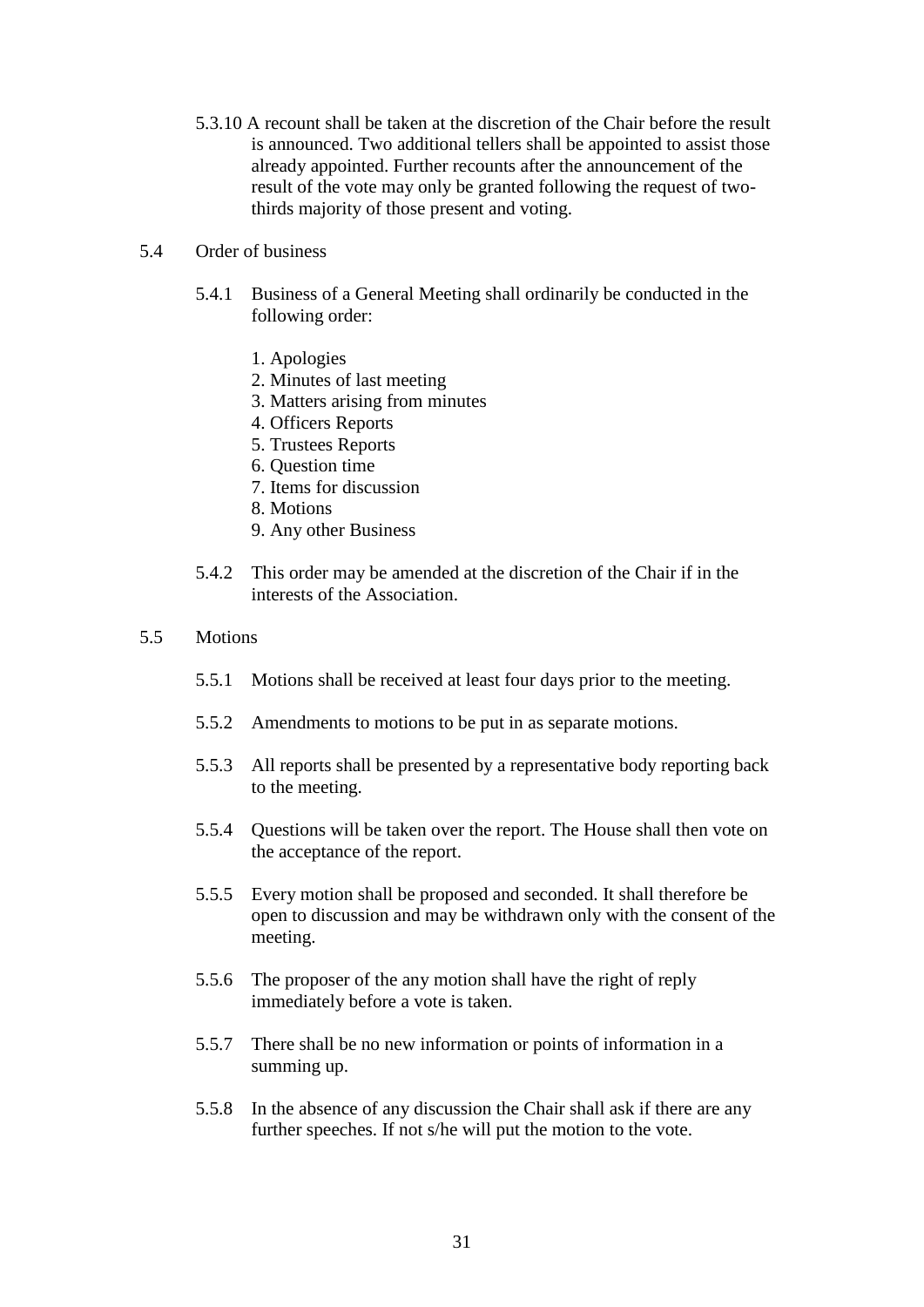- 5.5.9 Emergency motions shall be moved, if and only if, their subject matter is concerned with events occurring after the final date for the submission of motions, unless the subject matter is of such urgency that the conduct of the business of the Association will be impaired by the delay of the discussion until the next General Meeting.
- 5.5.10 The following procedural motions may be put:

Group A i. A challenge to the Chair's ruling ii. A vote of no confidence in the Chair

Group B i. That the motion now be put ii. That the motion not be put.

Group C

i. That the house be temporarily adjourned for a specific period ii. That the house be adjourned iii. That the motion be referred back for investigation or reexamination iv. That the motion be remitted to an Association Committee v. That the matter lie on the table

vi. That the meeting be closed

vii. That those who are not full members be excluded.

- 5.5.11 Motions in Group B may be put while those under Group C are before the House, in which case they may well be given preference. Procedural Motion B(i) takes preference over B(ii) and may be put while B(ii) is before the House. Those under Group A take precedence over all other Procedural Motions.
- 5.5.12 Group A Motions may be taken at any time; it needs only a proposer: automatically a temporary Chair is appointed. The proposer of the motion may then speak, and the challenged Chair has the right to reply, after which the vote is taken. When the Procedural motion Aii is carried, then the chair shall be held by the temporary Chair for the remainder of the meeting. Group B motions shall be at the discretion of the Chair, subject to Ai there shall be only one proposition speech and one against, then a vote. Group C Motion (i) shall not last for more than fifteen minutes. The meeting will continue for at least two hours after the end of an adjournment under the Procedural Motion C(i) before a further adjournment may be proposed. Procedural Motion C(ii) that the House be adjourned and reconvened for outstanding business at a time to be announced within 24 hours of the adjournment. These motions, together with remaining motions of this class shall have a proposer and a seconder, after which the meeting will move to a discussion and a vote. Procedural Motions may not be put as points of information or while the House is voting.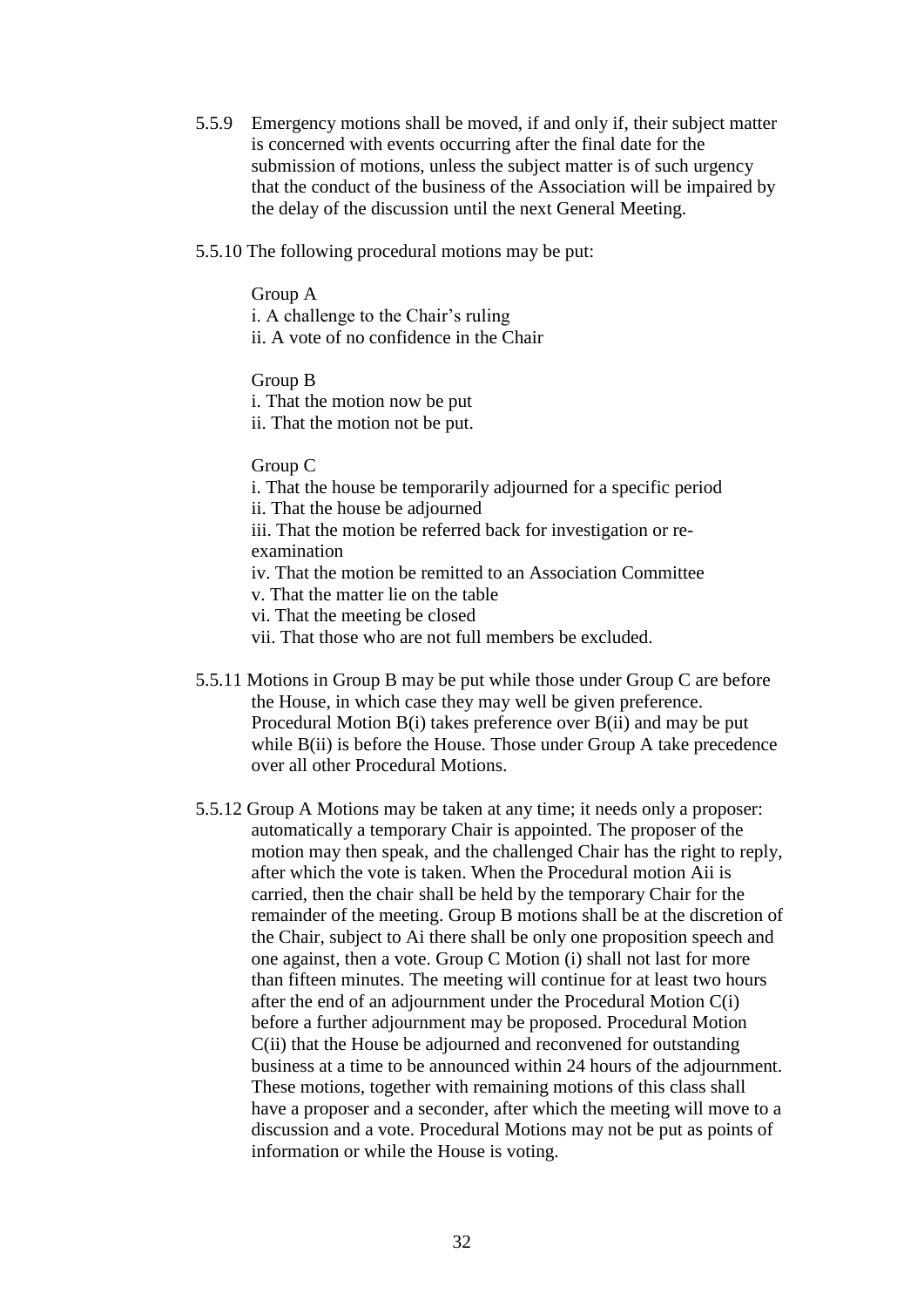- 5.5.13 Only one amendment to any motion shall be before the House at any one time.
- 5.5.14 Negation amendments shall be ruled out of order.
- 5.5.15 Any amendment that is proposed and seconded shall be accepted by the Chair. The proposer shall state whether their amendment is intended to be Drafting or Substantive. Final interpretation as to the nature of the amendment shall rest with the Chair.
- 5.5.16 A Drafting amendment is to be interpreted as one which changes the wording of the motion but not the sense. An amendment that changes the sense of the motion shall be deemed a Substantive amendment.
- 5.5.17 If the Chair deems the amendment to be a Drafting amendment it shall be put to the proposer of the original motion. If accepted by them, there shall be no further discussion on the matter and discussion shall revert to the original motion as amended. If not accepted by them, it shall be put straight to a vote. If passed by a simple majority, the motion as amended shall belong to the proposer of the Substantive amendment who shall have the right of reply.

#### **Section 6: Records**

- 6.1 The Trustees shall keep minutes of:
	- 6.1.1 All proceedings at General Meetings of the Association and of meetings of the Trustees, and of committees of Trustees, including the names of the Trustees present at each such meeting.
	- 6.1.2 All resolutions of the Members and of the Trustees, and of committees of Trustees.
- 6.2 The minutes referred to in Section 6.1 of the Standing Orders and Procedures shall normally be considered open and shall be available to the Members, except where those minutes relate to any reserved or confidential matters, including without limitation staff-related or disciplinary matters. Copies of the minutes shall be kept in the Association's offices.
- 6.3 The Trustees shall comply with the requirements of the Education Act 1994 and the Charities Act 2011 as to keeping financial records, the audit or examinations of accounts.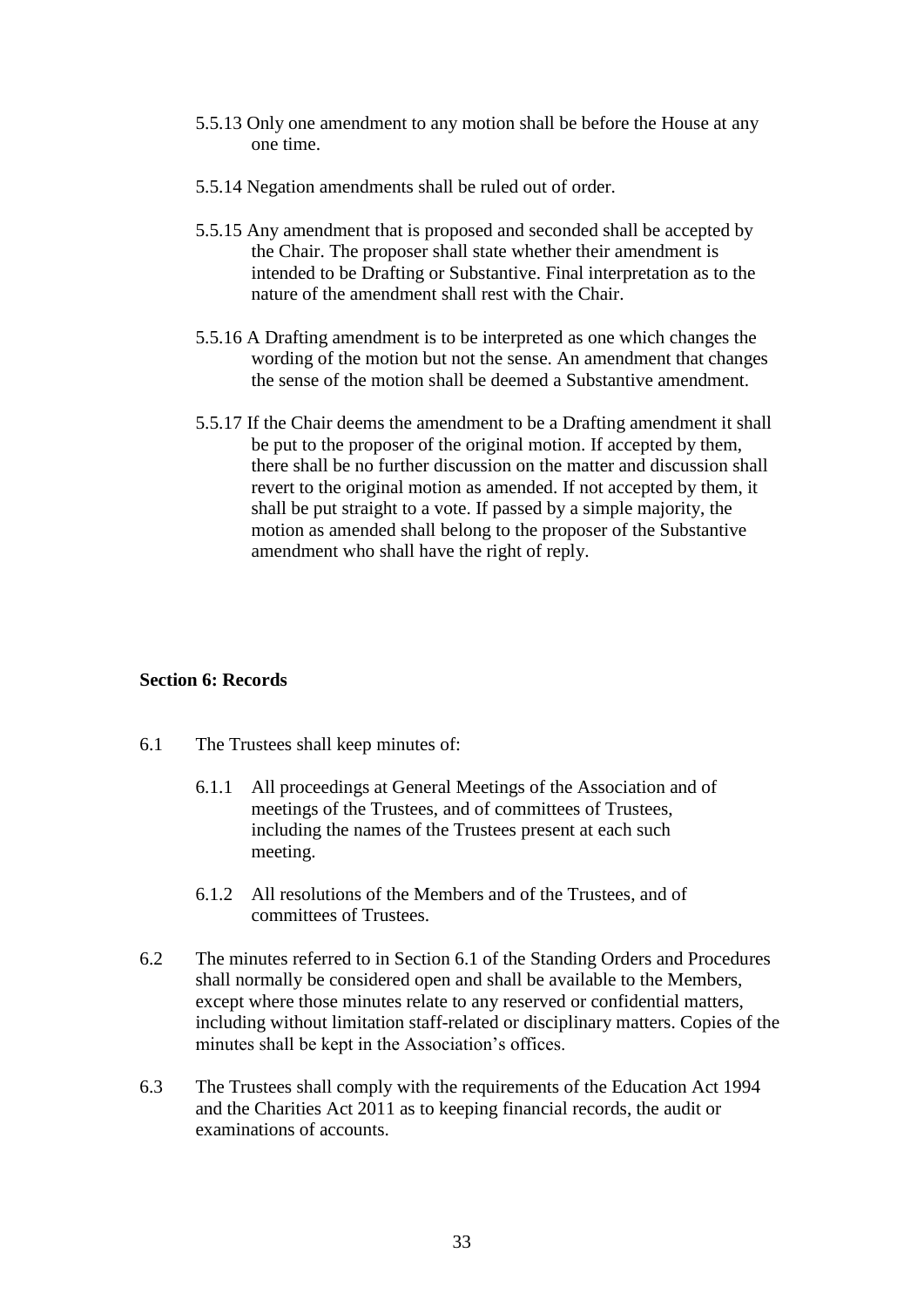6.4 The Members of the Association have the right to ask the Trustees questions in writing about the content of any documents subject to Section 6.2 of the Standing Orders and Procedures.

#### **Section 7: University Committees**

#### 7.1 Representation

- 7.1.1 The Association is the recognised channel of communication between Postgraduate students and the University authorities, and as such is the voice of Postgraduate students on the University Committees on which Association officers are invited to sit.
- 7.1.2 Attendance at these Committees is to be divided between officers of the association as indicated below.
- 7.1.3 If an officer is unable to attend a meeting, subject to the rules and provisions of the committee in question and University Regulation 17, the ordinarily appointed attendee may nominate another officer to attend the meeting on their behalf.
- 7.1.4 Responsibility for each of the University Committees' minutes, agendas and the dissemination of relevant information to the membership falls to the attending representative with the help of the Association Secretary, and subject to not breaking any Confidentiality of University Committee information or decisions thereof.
- 7.2 Committees
	- 7.2.1 The KPA has a position on the following University Committees and appropriate officers will attend:
	- a)
	- b) University Council (President only)
	- c) University Senate: (President and Vice President only)
	- d) University Student Liaison Committee
	- e) University Learning and Teaching Committee
	- f) Research Committee
	- g) Research Ethics Committee
	- h) Postgraduate Student Executive Liaison Committee
	- i) Student Liaison Committees
	- j) Occupational Health and Safety Committee
	- k) Library Advisory Groups
	- l) Faculty Learning and Teaching Committees
- 7.3 Other Committees and Positions